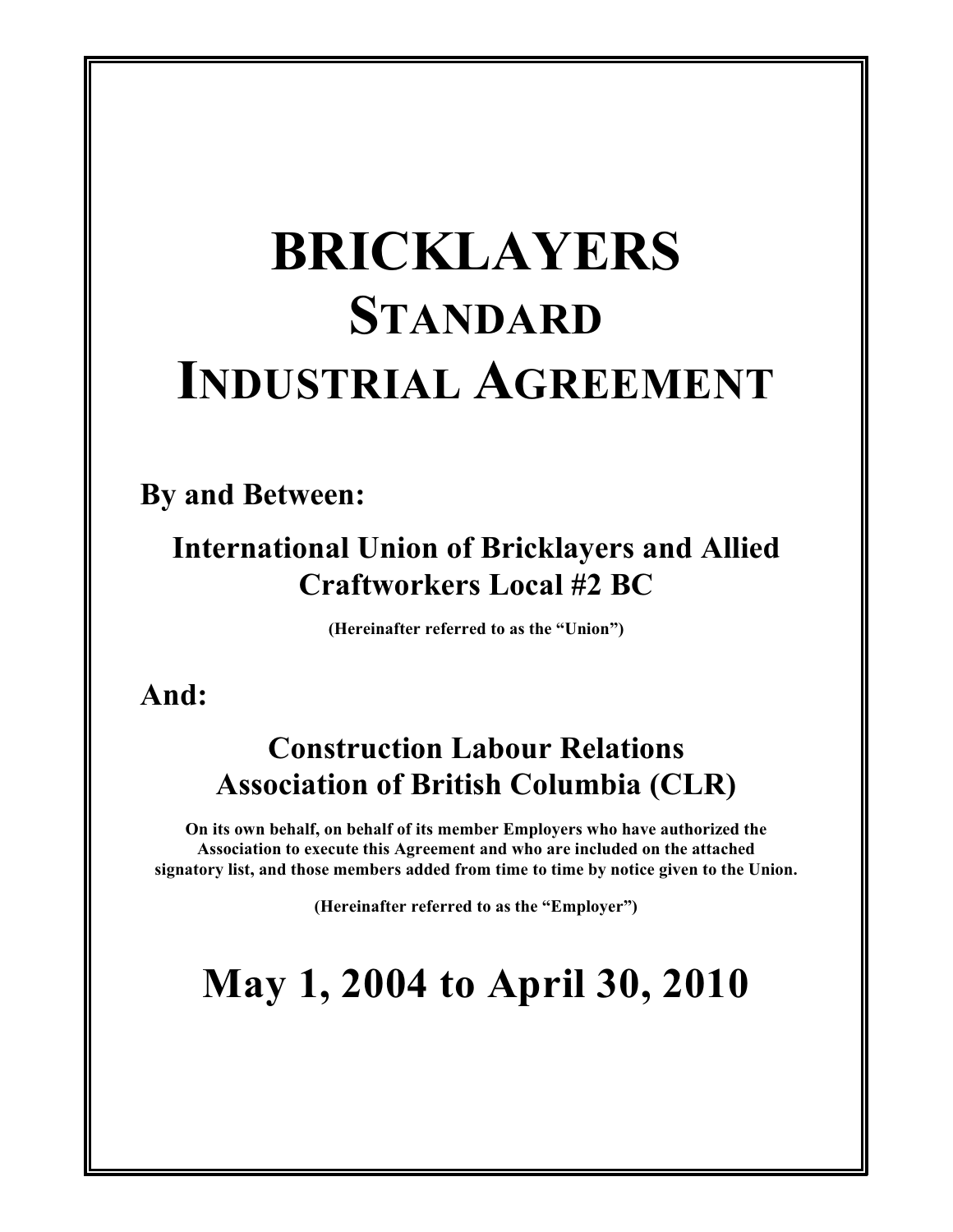### **Table of Contents**

#### **Refer to Appendix "A" for definitions and abbreviations applicable to this Agreement.**

| Article<br>1.000      |                                                                                                           |
|-----------------------|-----------------------------------------------------------------------------------------------------------|
| Article<br>2.000      |                                                                                                           |
| Article<br>3.000      |                                                                                                           |
| Article<br>4.000      |                                                                                                           |
| Article<br>5.000      |                                                                                                           |
| Article<br>6.000      |                                                                                                           |
| Article<br>7.000      |                                                                                                           |
| Article<br>8.000      |                                                                                                           |
| Article<br>9.000      |                                                                                                           |
| <b>Article 10.000</b> |                                                                                                           |
| <b>Article 11.000</b> |                                                                                                           |
| <b>Article 12.000</b> |                                                                                                           |
| <b>Article 13.000</b> | Local Travel $\dots\dots\dots\dots\dots\dots\dots\dots\dots\dots\dots\dots\dots\dots\dots\dots\dots\dots$ |
| <b>Article 14.000</b> |                                                                                                           |
| <b>Article 15.000</b> |                                                                                                           |
| <b>Article 16.000</b> |                                                                                                           |
| <b>Article 17.000</b> |                                                                                                           |
| <b>Article 18.000</b> |                                                                                                           |
|                       |                                                                                                           |
| Schedule "A"          |                                                                                                           |
| Schedule "B"          |                                                                                                           |
| Appendix "A"          |                                                                                                           |
| Appendix "B"          |                                                                                                           |
| Appendix "C"          |                                                                                                           |
| Appendix "D"          |                                                                                                           |
| Appendix "E"          |                                                                                                           |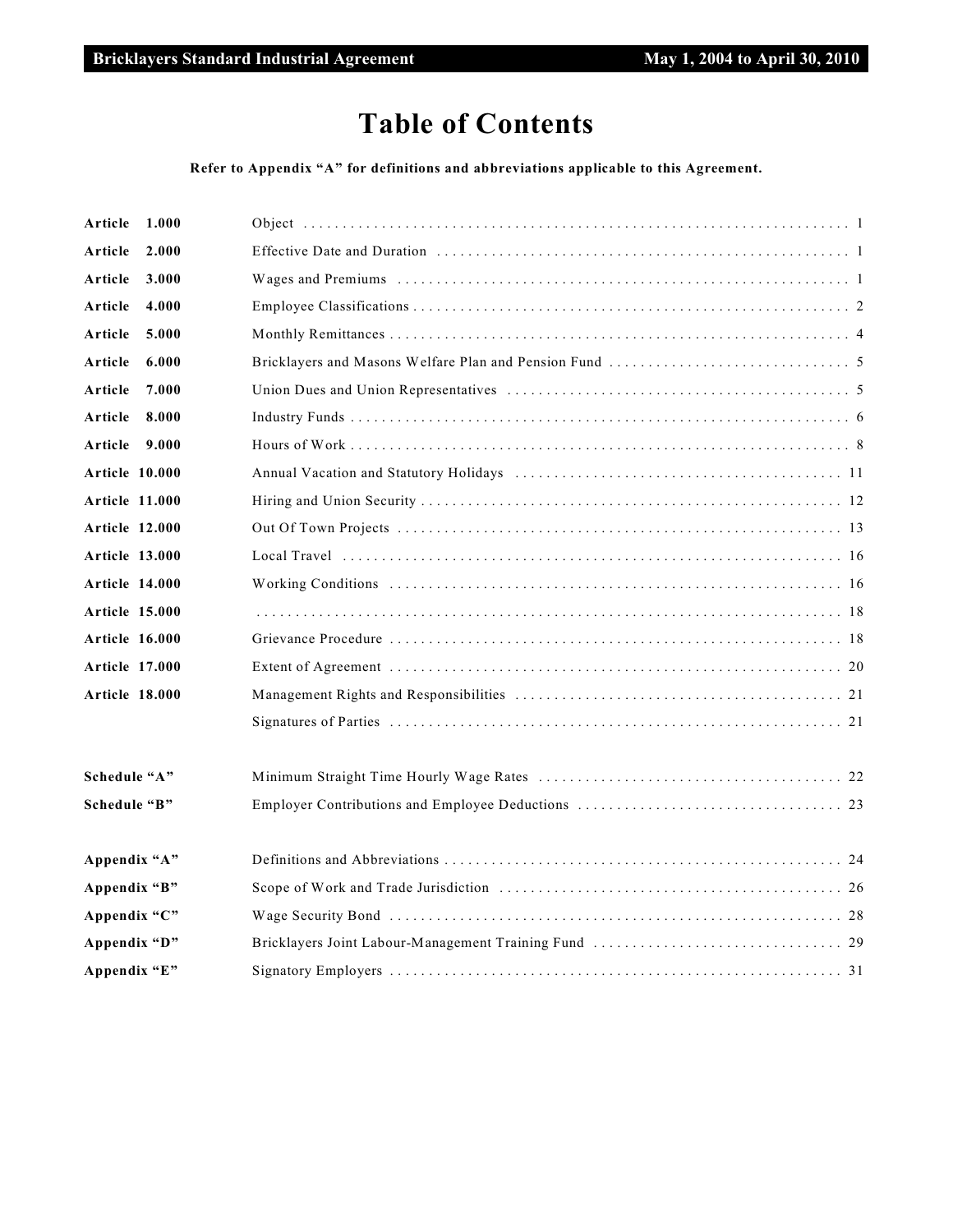#### **ARTICLE 1.000 - OBJECT**

The object of this Agreement shall be to stabilize the industry, elevate the trade, promote peace and harmony between Employers and Employees, facilitate the peaceful adjustment of all disputes and grievances, and prevent strikes, lockouts, waste, expense, and avoidable and unnecessary delays in construction and repair work.

#### **ARTICLE 2.000 - EFFECTIVE DATE AND DURATION**

- **2.100** This Agreement shall be in full force and effect from and including May 1, 2004 to and including April 30, 2010 and shall continue in full force and effect from year to year thereafter, subject to the right of either party to this Agreement within four (4) months and not less than two (2) months immediately preceding the date of April 30, 2010 or immediately preceding the last day of April in any year thereafter by written notice to the other party, require the other party to commence collective bargaining with a view to the conclusion of a renewal or revision of this Agreement or a new Agreement.
- **2.200** Should either party give written notice to the other party pursuant hereto, this Agreement shall thereafter continue in full force and effect until the Union shall give notice of strike, or the Employer shall give notice of lockout, or the parties shall conclude a renewal or revision of this Agreement, or a new Collective Agreement.
- **2.300** The operation of Section 50(2) and 50(3) of the Labour Relations Code is hereby excluded in accordance with Section 50(4) of the Labour Relations Code.
- **2.400** All matters not governed by a specific date of application within this Agreement shall become effective on the date on which this Agreement was ratified by the parties (i.e. August 14, 2006).

#### **ARTICLE 3.000 - WAGES AND PREMIUMS**

#### **3.100 Wages**

#### **3.101 Wage Schedules**

The schedule of minimum straight time hourly wage rates provided for within Schedule "A" shall apply to all projects governed by this Agreement.

#### **3.102 Payment of Wages**

- **(a) (i)** The Employer shall, at least once each week, pay to each Employee all monies (i.e. wages, premiums, annual vacation pay, statutory holiday pay, etc.) earned by the Employee to a day not more than three (3) working days prior to the date of payment, or five (5) working days prior to the date of payment if the Employee is working on an out of town project.
	- **(ii)** Where practical, wages shall be paid on the project during working hours, and pay cheques shall be negotiable, without charge, in the city, town or area in which the project is located.
- **(b)** The Employer shall provide a separate or detachable itemized statement with each pay, clearly showing the number of hours at straight time rates and at overtime rates, for each classification worked and the total deductions from the amount earned.
- **(c)** In the event that an Employee ceases to be an Employee of the Employer, for any reason, the Employer shall pay such Employee all monies (i.e. wages, premiums, annual vacation pay, statutory holiday pay, etc.) which are owing at time of discharge on the project. Alternatively, the Employer shall make arrangements whereby the Employee's cheque and Record of Employment are delivered via mail, with a postmark no later than the Monday immediately following the discharge date. Refer also to Article 9.101 (d).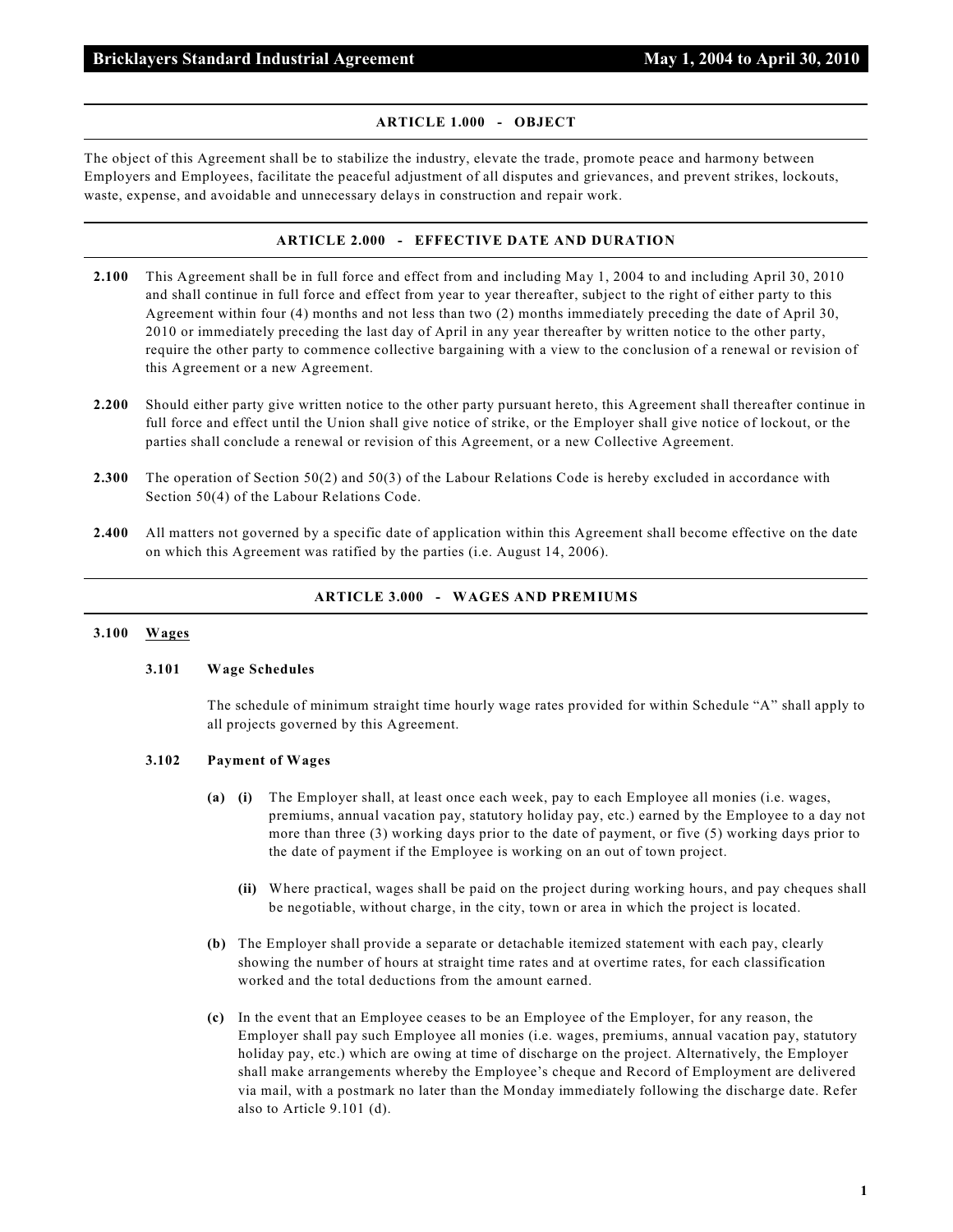**(d)** Any Employee(s) who requires off site medical attention and does not return to the project, or when a qualified industrial first aid attendant recommends rest for the remainder of the shift, shall be paid for the full shift.

#### **3.200 Premiums**

**3.201** Article 3.201 of this Agreement contains no provisions.

#### **3.202 Underground Premium**

Any Employee who is required to work underground shall be paid 110% of the otherwise applicable minimum straight time or overtime hourly wage rate. Notwithstanding the foregoing, such premium shall not apply on work performed in basements of buildings or in open ditches.

#### **3.203 Acid Proof and Refractory Premium**

Any Employee who performs acid proof or refractory work shall be paid a premium of twenty-five cents (\$0.25) per hour above such Employee's otherwise applicable straight time hourly wage rate. Notwithstanding the foregoing, such premium shall not be applicable on work related to the linings of fireplaces, and/or chimneys in houses, apartments, schools, office buildings, churches and hospitals.

#### **ARTICLE 4.000 - EMPLOYEE CLASSIFICATIONS**

#### **4.100 Foremen**

A Foreman shall be defined as a Journeyperson who is designated by the Employer to routinely issue orders and/or provide direction to Employees. Where three (3) or more bricklayers or masons are employed, one (1) shall be appointed by the Employer as a Foreman. The minimum straight time hourly wage rate for a Foreman shall be 115% of the applicable Journeyperson minimum straight time hourly wage rate on the project.

#### **4.200 Journeypersons**

#### **4.201 Journeyperson**

Notwithstanding any/all contrary provisions of this Agreement, a Journeyperson shall be defined as any member of the Union who has a valid Bricklayer TQ Certificate and/or has successfully completed the Bricklayers Red Seal Program.

**4.300** Article 4.300 of this Agreement contains no provisions.

#### **4.400 Apprentices**

All Apprentices shall be employed in accordance with applicable apprenticeship related provincial legislation. In particular, all Apprentices shall be properly registered as such with the appropriate governing agency and/or organization. Notwithstanding the foregoing, the BJLMTF shall regulate the apprenticeship program, but shall not have the authority to institute rules and/or regulations and/or restrictions which are inconsistent with this Agreement and/or the Bricklayers Red Seal Program.

#### **4.401 Monetary Package**

- **(a)** The minimum straight time hourly wage rate for an Apprentice shall be determined as a percentage of the applicable Journeyperson minimum straight time hourly wage rate on the project. Refer to Article 4.402 (a) for corresponding percentages.
- **(b)** All Employer contributions and Employee deductions shall apply. Refer to Schedule "B".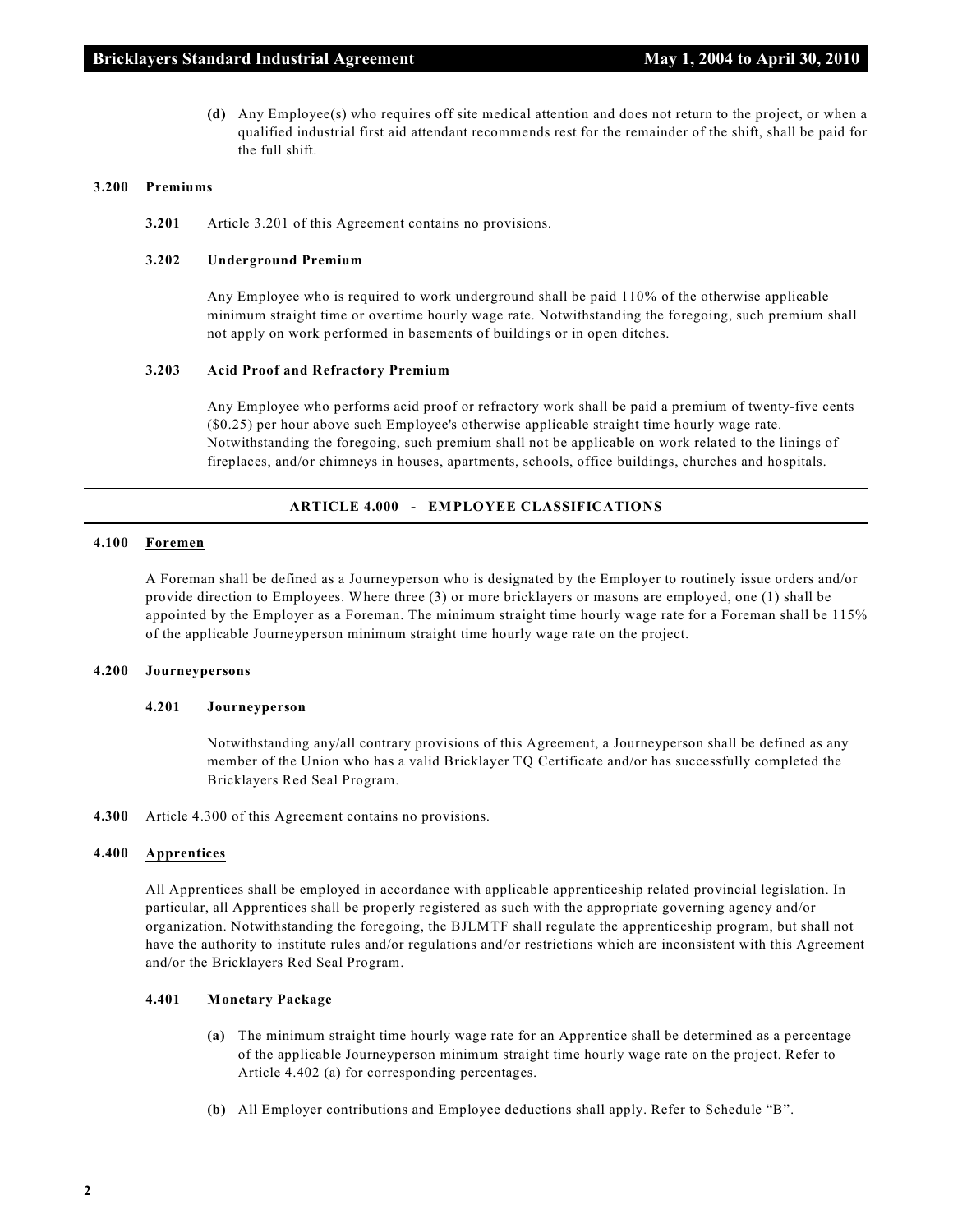#### **4.402 Classification and Recruitment**

**(a)** The Apprentice classification shall consist of the following eight (8) terms. Each term shall consist of six (6) months of work.

|  | A1 $(1st Term)$ Apprentice $(55%)$            |  | A5 $(5^{\text{th}}$ Term) Apprentice $(80\%)$ |  |
|--|-----------------------------------------------|--|-----------------------------------------------|--|
|  | A2 $(2nd Term)$ Apprentice $(60%)$            |  | A6 $(6th Term)$ Apprentice $(85%)$            |  |
|  | A3 $(3rd Term)$ Apprentice $(65%)$            |  | A7 $(7th Term)$ Apprentice (90%)              |  |
|  | A4 $(4^{\text{th}}$ Term) Apprentice $(75\%)$ |  | A8 $(8th Term)$ Apprentice $(95%)$            |  |

**(b)** All new Apprentices shall be classified as an A1  $(1<sup>st</sup> Term)$  Apprentice. Notwithstanding the foregoing, all new Apprentices who have completed a government approved pre-apprentice course shall be granted six (6) months credit towards their apprenticeship.

#### **4.403 Training**

- **(a)** The Bricklayers Red Seal Program shall supercede any/all contrary provisions of Article 4.403.Upon completion of the Bricklayers Red Seal Program, the Apprentice shall be reclassified as a Journeyperson.
- **(b)** An Apprentice shall not be permitted to perform work outside of the Union's work jurisdiction after such Apprentice has completed twelve (12) months of his/her apprenticeship. Refer to Appendix "B" for description of the Union's work jurisdiction. Notwithstanding the foregoing, no Apprentice shall be kept on a masonry saw for more than one (1) week at a time.

#### **4.404 Apprentice Log Book**

- **(a)** An Apprentice Log Book shall be developed in which the Apprentice shall maintain an accurate record of his employment hourly work functions, and such Log Book shall include space for verification by a Journeyperson as well as by the Employer.
- **(b)** Apprentices shall ensure their Log Book is complete and up-to-date. Such Log Book shall be reviewed periodically by the Union, and shall be used to determine whether or not the Apprentice is receiving training in accordance with the apprenticeship program.

#### **4.405 Employment Ratios**

The Employer may employ a maximum of one (1) Apprentice for every one (1) Journeyperson employed. Such ratio shall be calculated on a company-wide (as opposed to project by project) basis.

#### **4.500 Probationary Employees**

#### **4.501 Hiring and Monetary Package**

- **(a)** The Employer may hire a Probationary Employee(s) for up to ninety (90) working days, during which time the Employer retains the unfettered right to determine such Employee's hourly wage rate and combined annual vacation and statutory holiday pay percentage.
- **(b)** Employer contributions shall not be payable on behalf of a Probationary Employee(s).

#### **4.502 Union Membership**

In the event the Employer retains the Probationary Employee(s) for more than ninety (90) working days, such Employee(s) shall be required to become a member of the Union, shall be classified as an Apprentice, and shall thereafter be governed by the full terms and conditions of this Agreement.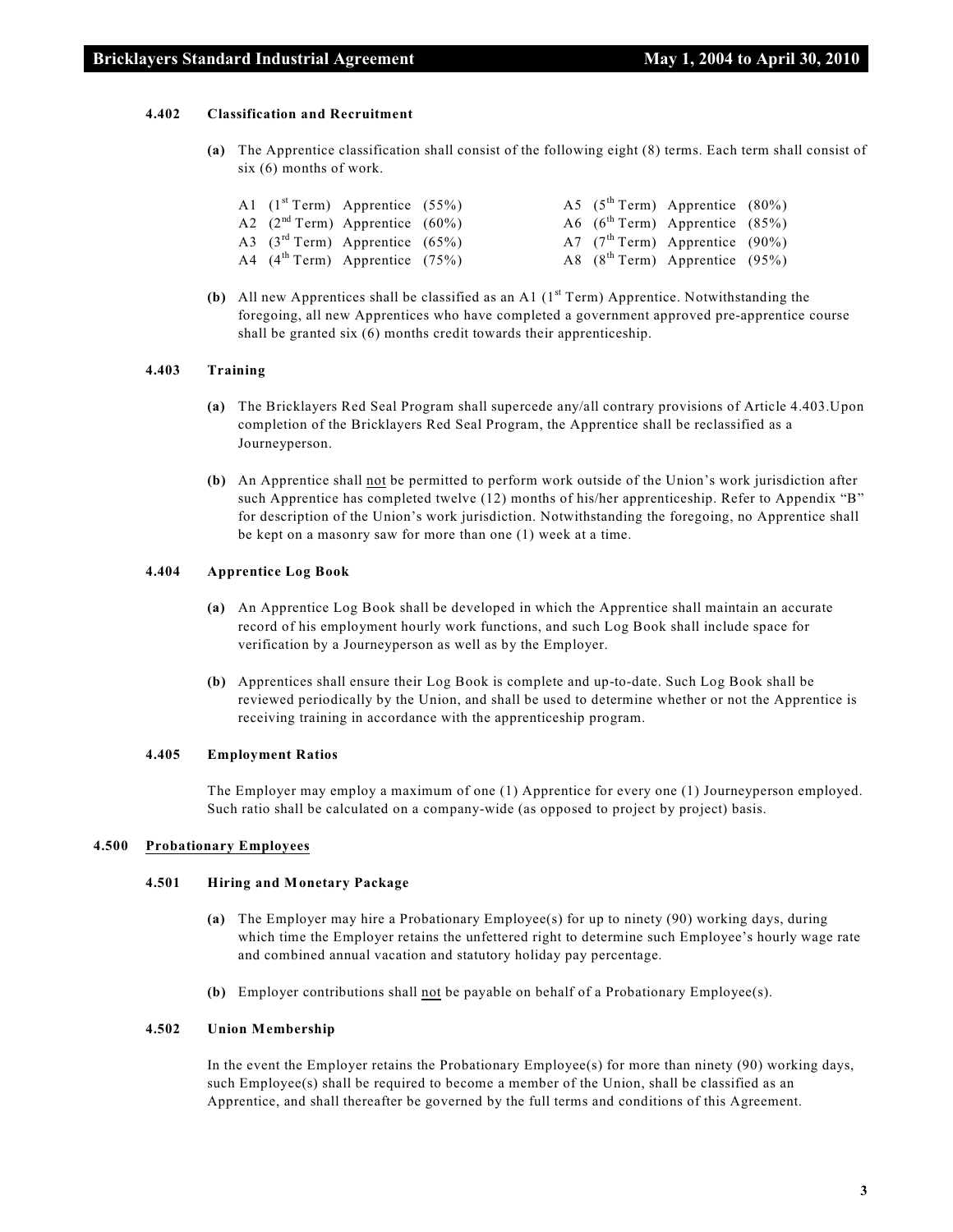#### **ARTICLE 5.000 - MONTHLY REMITTANCES AND RATE CALCULATIONS**

#### **5.100 Monthly Remittances**

- **5.101** The Employer shall remit to the Union all Employer contributions and Employee deductions required in accordance with this Agreement on behalf of Employees working under the terms of this Agreement.
- **5.102** Such remittance shall be made by a single payment, accompanied by a correctly completed Monthly Employer Contribution Report, and shall be received by the Union not later than the fifteenth (15th) calendar day of the month following that for which such payments are payable.
- **5.103** The Union shall notify the Employer, in writing, of any delinquent remittance. If the Employer fails to respond to such notification, within two (2) regular working days of receiving same, the Union shall require the delinquent Employer to pay the greater of either a penalty in the amount of ten percent (10%) of the delinquent remittance, or a sum of fifteen dollars (\$15.00).
- **5.104** Notwithstanding Article 11.200, the Union may also withdraw its members from a delinquent Employer, and such withdrawal shall not be deemed a violation of this Agreement.
- **5.105 (a)** All Employer contributions and Employee deductions required under the terms of this Agreement, are deemed, without exception, to be held in trust by the Employer until remitted in the manner set forth in Article 5.100.
	- **(b)** Furthermore, all Employer contributions and Employee deductions required under the terms of this Agreement, are also deemed, without exception, to be wages due the Employee, which the Employee has chosen to assign to the respective Plans, Funds, Organizations, etc., for the purposes of receiving benefits from same.
	- **(c)** As a result, if the Employer fails to remit all Employer contributions and Employee deductions required under the terms of this Agreement, and/or if the Employer fails to deduct such Employee deductions required under the terms of this Agreement from an Employee's pay cheque, such Employer shall be liable for the full amount due.
- **5.106** As a condition of employment, each Employee shall submit to the Union a written authorization for all Employee deductions required in accordance with this Agreement. Thereafter, if the Employer subsequently fails to make the required Employee deduction(s), such Employer shall be held liable for the amount due.
- **5.107** The Union shall, once each month after receiving the combined monthly remittance from each Employer, allocate and/or distribute the monies of such combined remittances to the various Plans, Funds, Organizations, etc. in the appropriate manner. The Union acknowledges that such Plans, Funds, Organizations, etc. are entitled to receive such monies, and that such monies are, in fact, held in trust by the Union until properly allocated and/or distributed.

#### **5.200 Calculation of Monetary Package and Wage Rates**

The Union and CLR shall mutually agree on all calculations involved in determining the breakdown of the monetary package, and hourly wage rates for all Employee classifications and/or premiums requiring calculation. The Union and CLR shall mutually agree on the format of the Monthly Employer Contribution Report. Such mutual agreements shall be reached prior to such information and/or documents being distributed to either the Union membership and/or any Employer signatory to this Agreement. The foregoing shall not be interpreted to mean the Union does not retain sole authority to determine allocation of the monetary package.

#### **5.300 Wage Security Bond**

Refer to Appendix "C".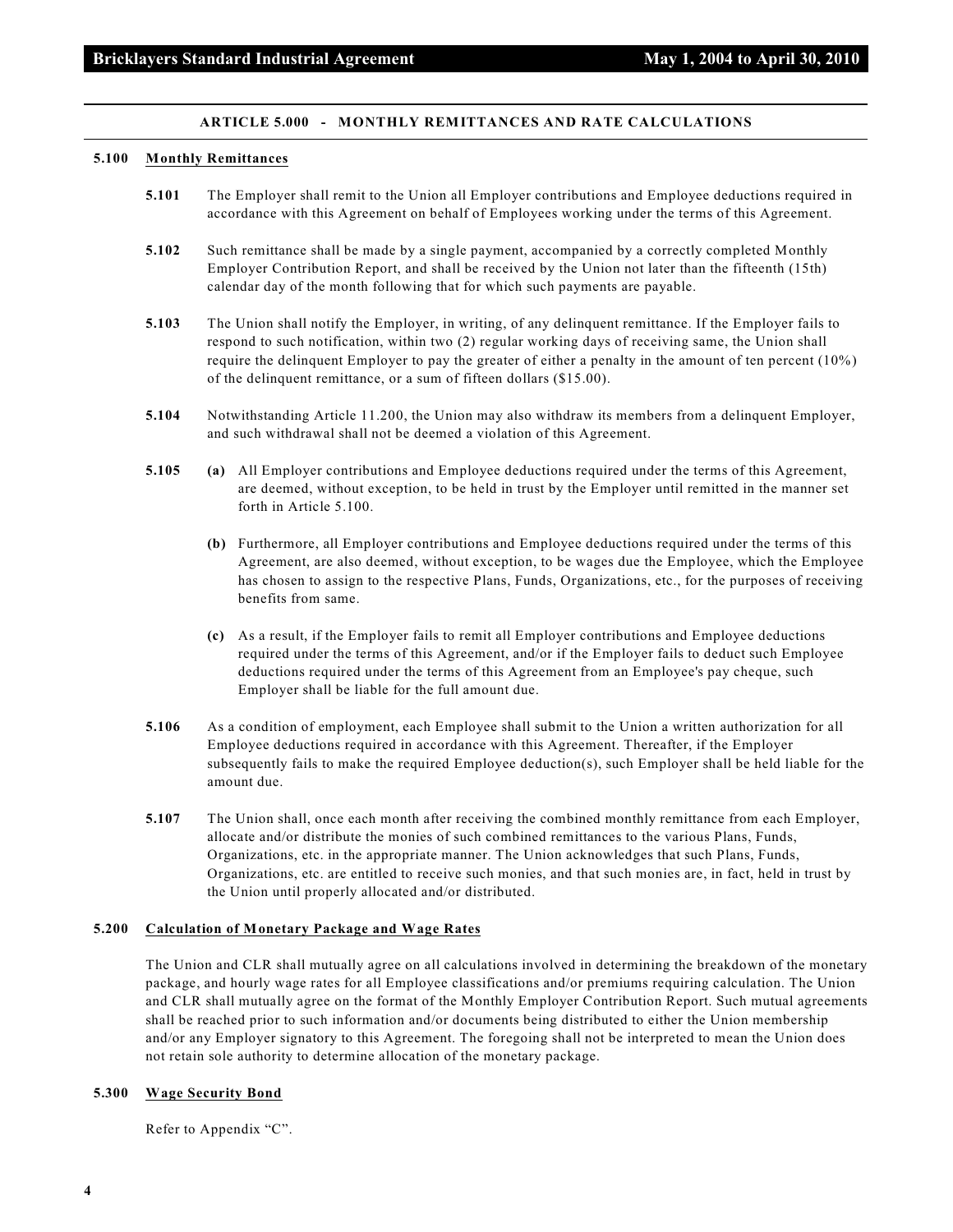#### **5.400 Inspection of Employer Records**

- **5.401** The Trustees of the Bricklayers and Masons Welfare Plan and Pension Fund may appoint an independent accounting firm to inspect the payroll and monthly remittance records of a delinquent Employer. Notwithstanding the foregoing, only Employer records for the immediately preceding twelve (12) month period shall be subject to inspection.
- **5.402** Such inspection shall take place during regular working hours and the results shall be reported to the various Plans, Funds, Organizations, etc. in respect of which Employer contributions and/or Employee deductions are required in accordance with this Agreement.
- **5.403** In the event such inspection reveals that the Employer did not properly remit any/all Employer contributions and/or Employee deductions required in accordance with this Agreement, the Employer shall, at the direction of the Trustees, be required to remit all outstanding Employer contributions and/or Employee deductions, and/or reimburse the Bricklayers and Masons Welfare Plan and Pension Fund for the cost of the inspection.
- **5.404** Refer also Article 5.104.

#### **ARTICLE 6.000 - BRICKLAYERS AND MASONS WELFARE PLAN AND PENSION FUND**

Refer to the Bricklayers Standard ICI Agreement (May 1, 2000 to April 30, 2004) for the applicable Employer contributions for all hours worked prior to July 1, 2006.

#### **6.100 Administration**

The Bricklayers and Masons Welfare Plan and Pension Fund shall be administered by a Board of Trustees consisting of four (4) representatives appointed by the MCA of BC and four (4) representatives appointed by the Union. The Employers signatory to this Agreement hereby delegate all rights to representation on the Board of Trustees to the MCA of BC.

#### **6.200 Bricklayers and Masons Welfare Plan**

The Employer shall contribute the required amount to the Bricklayers and Masons Welfare Plan in the manner set forth in Article 5.000. The required amount, and the effective date applicable thereto, shall be as stipulated within Schedule "B".

#### **6.300 Bricklayers and Masons Pension Fund**

- **6.301** The Employer shall contribute the required amount to the Bricklayers and Masons Pension Fund in the manner set forth in Article 5.000. The required amount, and the effective date applicable thereto, shall be as stipulated within Schedule "B". The Employer shall annually issue to each Employee, on his T-4 slip, a statement of contributions made to the Pension Fund on behalf of such Employee.
- **6.302** The Employer shall process an Employee deduction for the Bricklayers and Masons Pension Fund in the manner set forth in Article 5.000. The required amount of the deduction, and the effective date applicable thereto, shall be as stipulated within Schedule "B".

#### **ARTICLE 7.000 - UNION DUES AND UNION REPRESENTATIVES**

#### **7.100 Union Dues**

The Employer shall deduct Union Dues of such amount(s) as the Union directs, on a monthly, weekly and/or hourly basis, and shall forward such deductions in the manner set forth in Article 5.000. Notwithstanding the foregoing, the Union shall provide the Employer with not less than thirty (30) days written notice of a change in the Union Dues deduction amount(s). Refer also to Schedule "B".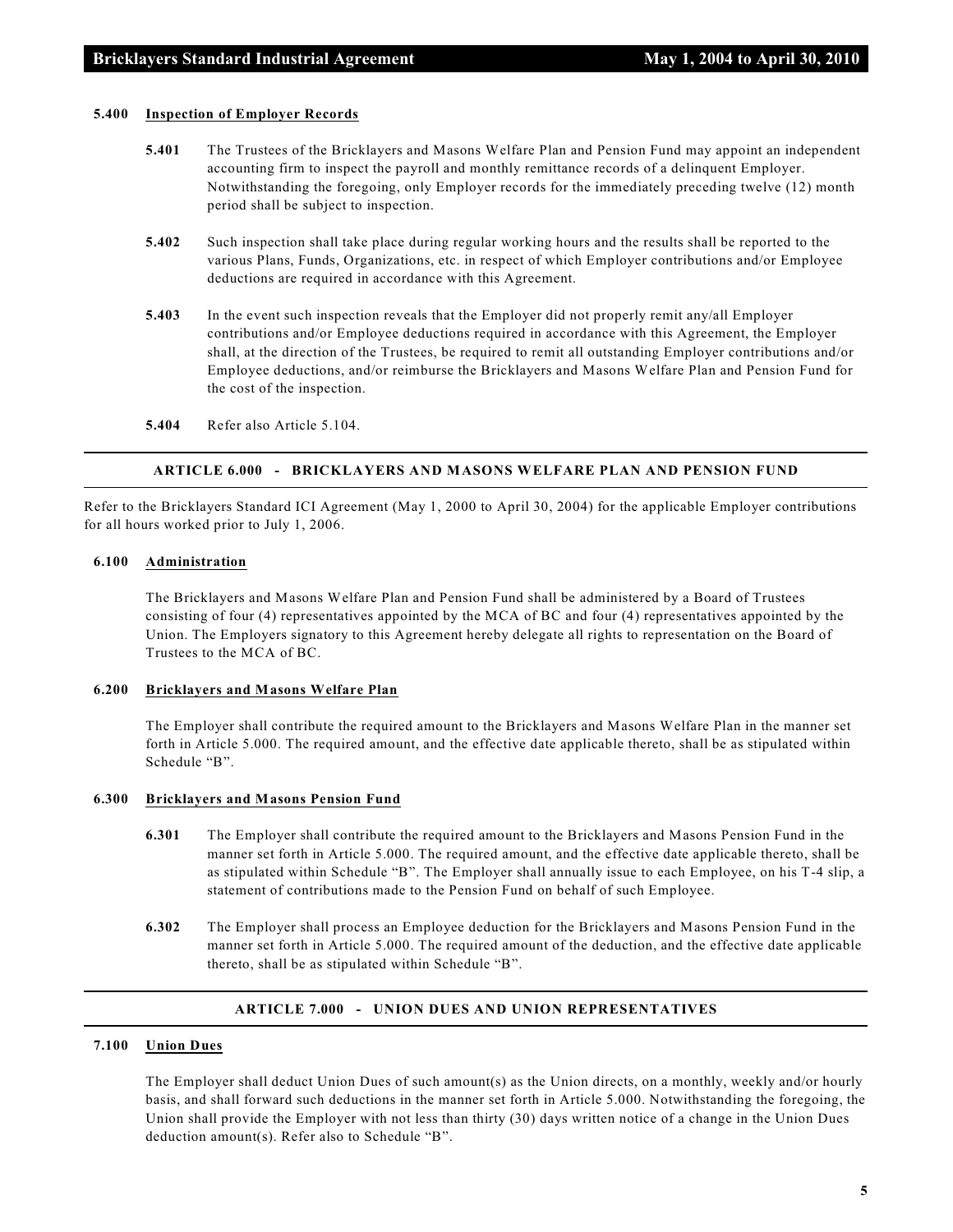#### **7.200 Union Permit Fees**

The Union retains the right to direct Employers to deduct a monthly permit fee from the pay cheque of any/all Employees working for such Employer under the terms of a Union permit, as opposed to Union membership. The amount of such permit fee shall be sixty dollars (\$60.00) per month, unless otherwise adjusted by the Union. Appropriate notice shall be given CLR and signatory Employers upon any adjustment to the amount of the monthly permit fee.

#### **7.300 Union Representatives**

- **7.301** Union representatives, in the carrying out of their regular duties, shall be permitted access to a project during the meal period(s), but at any other time shall first be required to notify the Employer.
- **7.302 (a)** Job Stewards shall be recognized on all projects and they shall not be discriminated against. The Union shall notify the Employer, in writing, of the name of the Job Steward and any subsequent change thereto.
	- **(b)** It shall be the intent of this Agreement that the Job Steward shall be the last Employee transferred or laid off with the exception of the Foreman, unless the Employer has just cause for dismissal.
- **7.303** The Employer shall allow time off work, without pay, for any Employee who is serving on a Union committee or for purposes of serving as a Union delegate to any conference or function, provided that this can be accomplished without cost to the Employer. Any Employee who acts within the scope of the foregoing shall not lose his/her job or be discriminated against for so acting.

#### **ARTICLE 8.000 - INDUSTRY FUNDS**

Refer to the Bricklayers Standard ICI Agreement (May 1, 2000 to April 30, 2004) for the applicable Employer contributions for all hours worked prior to July 1, 2006.

#### **8.100 Bricklayers Joint Labour-Management Training Fund (BJLMTF)**

Effective July 1, 2006 the Employer shall contribute fifty cents (\$0.50) per hour worked to the Bricklayers Joint Labour-Management Training Fund (BJLMTF) in the manner set forth in Article 5.000. Refer to Appendix "D".

#### **8.200 MCA of BC Fund**

Effective July 1, 2006, the Employer shall contribute fifty cents (\$0.50) per hour worked plus forty-five dollars (\$45.00) per month to the MCA of BC Fund in the manner set forth in Article 5.000. Notwithstanding the foregoing, the MCA of BC may alter either the hourly and/or monthly contribution amount by providing the Union with sixty (60) calendar days written notice of their intention to do so. Any cost incurred by the Union during the term of this Agreement as a direct result of having to change the Monthly Employer Contribution Report due to an increase/decrease in the MCA of BC Fund contribution amount(s) shall be borne by the MCA of BC.

#### **8.300 Contract Administration Fund**

#### **8.301 Employer Contribution**

The Employer shall contribute thirteen cents (\$0.13) per hour worked, inclusive of GST, to the Contract Administration Fund in the manner set forth in Article 5.000. CLR may alter this amount by providing the Union with sixty (60) calendar days written notice. Any cost incurred by the Union with respect to having to change the Monthly Employer Contribution Report, as a direct result of a change in the Contract Administration Fund contribution amount, shall be borne by CLR.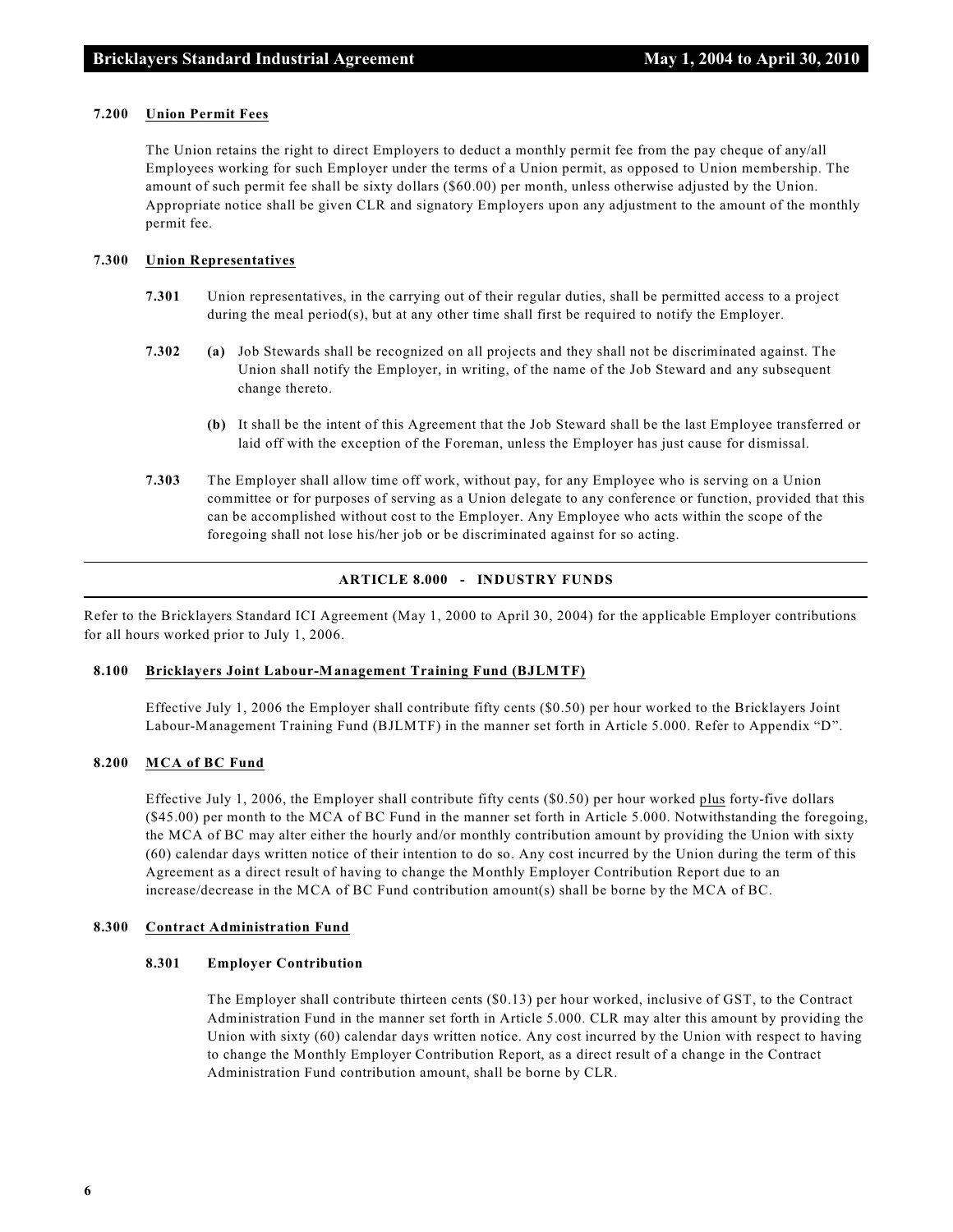#### **8.302 Union Collection and Payment**

- **(a)** The Union shall collect and forward to CLR, without exception, all monies designated for the Contract Administration Fund and received in accordance with the Monthly Employer Contribution Report.
- **(b)** Such payment to CLR shall be made by the Union not later than the last day of the month in which such amount was received and shall be accompanied with a summary report form which shall include at least the following information for each Employer from whom contributions were collected:
	- name of Employer,
	- number of contribution hours,
	- total contribution amount, and
	- period for which contributions were payable.
- **(c)** The Union shall be entitled to deduct an amount equal to six percent (6%) of the total collected Employer contributions to the Contract Administration Fund to cover administration costs, prior to forwarding such contributions to CLR. The amount of such deduction shall also be included on the form provided for in Article 8.302 (b).
- **(d)** A designated representative of CLR may inspect, upon appointment, the receipts and records of the Union related to the Contract Administration Fund.

#### **8.400 Trade Union Council Funds**

#### **8.401 BCYT Fund**

The Employer shall deduct ten cents (\$0.10) per hour earned from each Employee's pay cheque, and shall remit such deduction to the BCYT Fund in the manner set forth in Article 5.000.

#### **8.402 BCBCBTU Fund**

The Employer shall contribute one cent (\$0.01) per hour worked to the BCBCBTU Fund in the manner set forth in Article 5.000. Notwithstanding the foregoing, such contribution shall continue only for as long as the Bargaining Council structure continues to exist pursuant to the *Labour Relations Code*.

#### **8.500 Rehabilitation Plan**

The Employer shall contribute two cents (\$0.02) per hour worked to the BC Construction Industry Rehabilitation Plan in the manner set forth in Article 5.000.

#### **8.600 Jurisdictional Assignment Plan**

#### **8.601 Employer Contribution**

The Employer shall contribute one cent (\$0.01) per hour earned to Jurisdictional Assignment Plan in the manner set forth in Article 5.000.

#### **8.602 Application**

The Jurisdictional Assignment Plan, as agreed to by and between the BCYT and CLR, shall be binding upon the parties. Notwithstanding the foregoing, where the Employer makes an assignment of work to another constituent union or local union of the BCBCBTU, which is challenged under the Jurisdictional Assignment Plan, the Union will not make any claim or bring any independent action for back pay or any other damages through the Umpire, Arbitration or the LRB, unless the Union has obtained a ruling from the Umpire in its favour, in which event the Union shall be entitled to claim damages through collective agreement arbitration for noncompliance with the Umpire's ruling for the period subsequent to the ruling.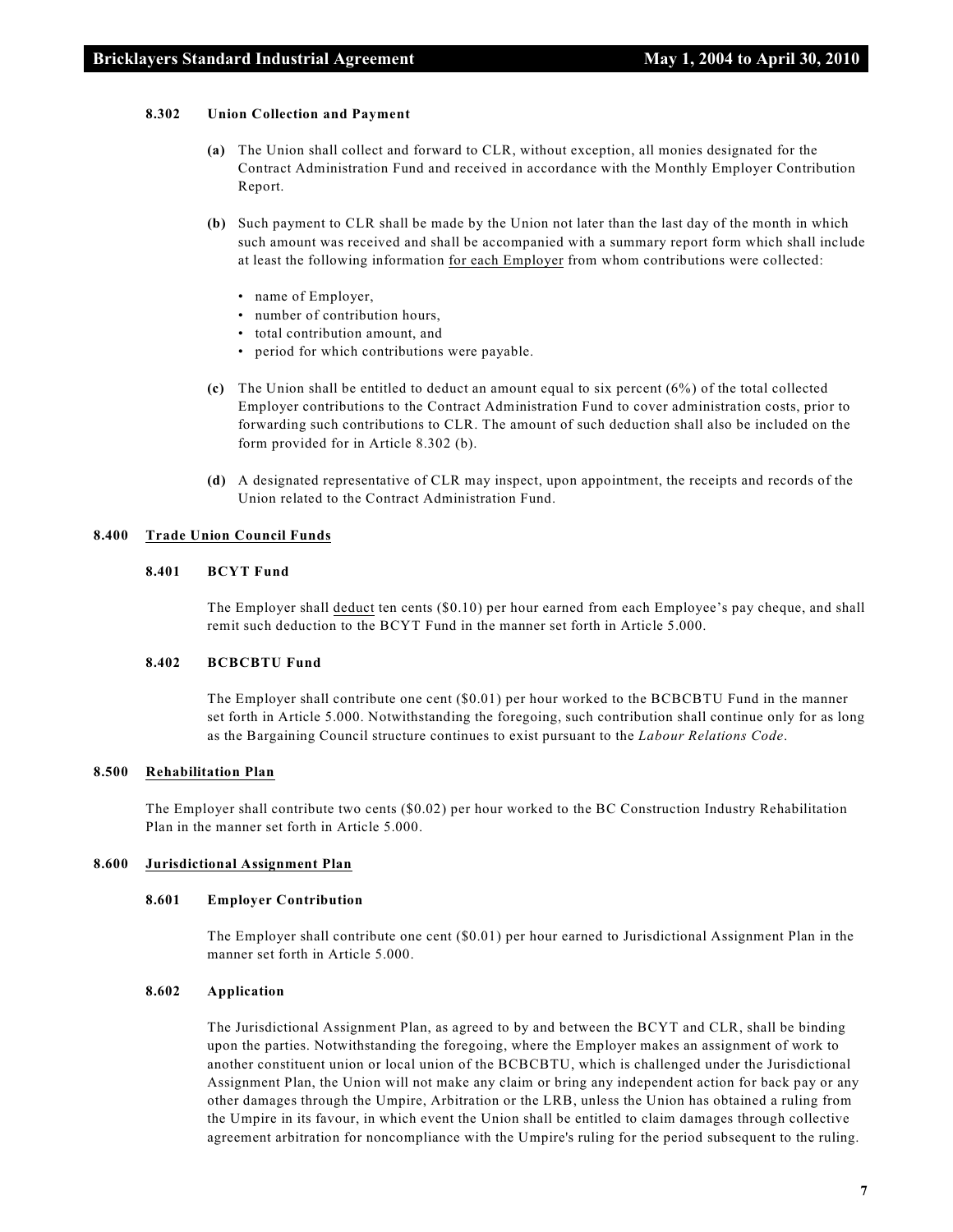#### **ARTICLE 9.000 - HOURS OF WORK**

#### **9.100 Shifts**

#### **9.101 Starting and Stopping**

- **(a)** Notwithstanding any/all contrary provisions of this Agreement, the scheduled start time of any shift may be varied by up to one (1) hour earlier or later at the discretion of the Employer.
- **(b)** Employees shall be at the work place and ready to start work at the designated starting time, except as may otherwise be provided by this Agreement.
- **(c)** A five (5) minute pick-up shall be allowed prior to end of shift.
- **(d)** The Employer shall provide an Employee with one (1) hours notice of termination of employment, or one hours pay in lieu thereof.

#### **9.102 Day Shift**

The regular work day shall be eight (8) hours between the hours of 8:00 am and 4:30 pm, with a one-half  $(\frac{1}{2})$  hour mid-shift lunch break. The regular work week shall be five (5) days, forty (40) hours, between 8:00 am Monday and 4:30 pm Friday.

#### **9.103 Afternoon and Night Shift**

The Employer may schedule an afternoon and/or night shift if/as required. Two (2) consecutive days shall be necessary to constitute an afternoon shift and three (3) consecutive days shall be necessary to constitute a night shift. It shall not be necessary for there to be a day shift in order for there to be an afternoon and/or a night shift.

#### **9.104 Shift Premiums**

The Employer shall pay a shift premium over and above the otherwise applicable minimum straight time hourly wage rate to any Journeyperson who is employed on an afternoon or night shift. Such shift premium shall be paid in accordance with the following schedule.

| Day Shift:       | No shift premium.                                                                                                                                                                                                                                                            |
|------------------|------------------------------------------------------------------------------------------------------------------------------------------------------------------------------------------------------------------------------------------------------------------------------|
| Afternoon Shift: | Six dollars (\$6.00) per hour worked on any shift which commences between 3:30 pm<br>and 8:30 pm. Second and subsequent meal breaks are not considered to be hours<br>worked. (Note: holiday pay is payable on this premium, but no overtime premium<br>shall apply.)        |
| Night Shift:     | Six dollars (\$6.00) per hour worked on any shift which commences between 8:30 pm<br>and before 1:01 am. Second and subsequent meal breaks are not considered to be<br>hours worked. (Note: holiday pay is payable on this premium, but no overtime<br>premium shall apply.) |

Notwithstanding any contrary interpretation of the foregoing schedule, a shift commencing at 3:30 pm shall be deemed to be an afternoon shift and a shift commencing at 8:30 pm shall be deemed to be a night shift. Overtime on afternoon and night shifts shall be payable for all hours of work performed in excess of eight (8) hours per shift.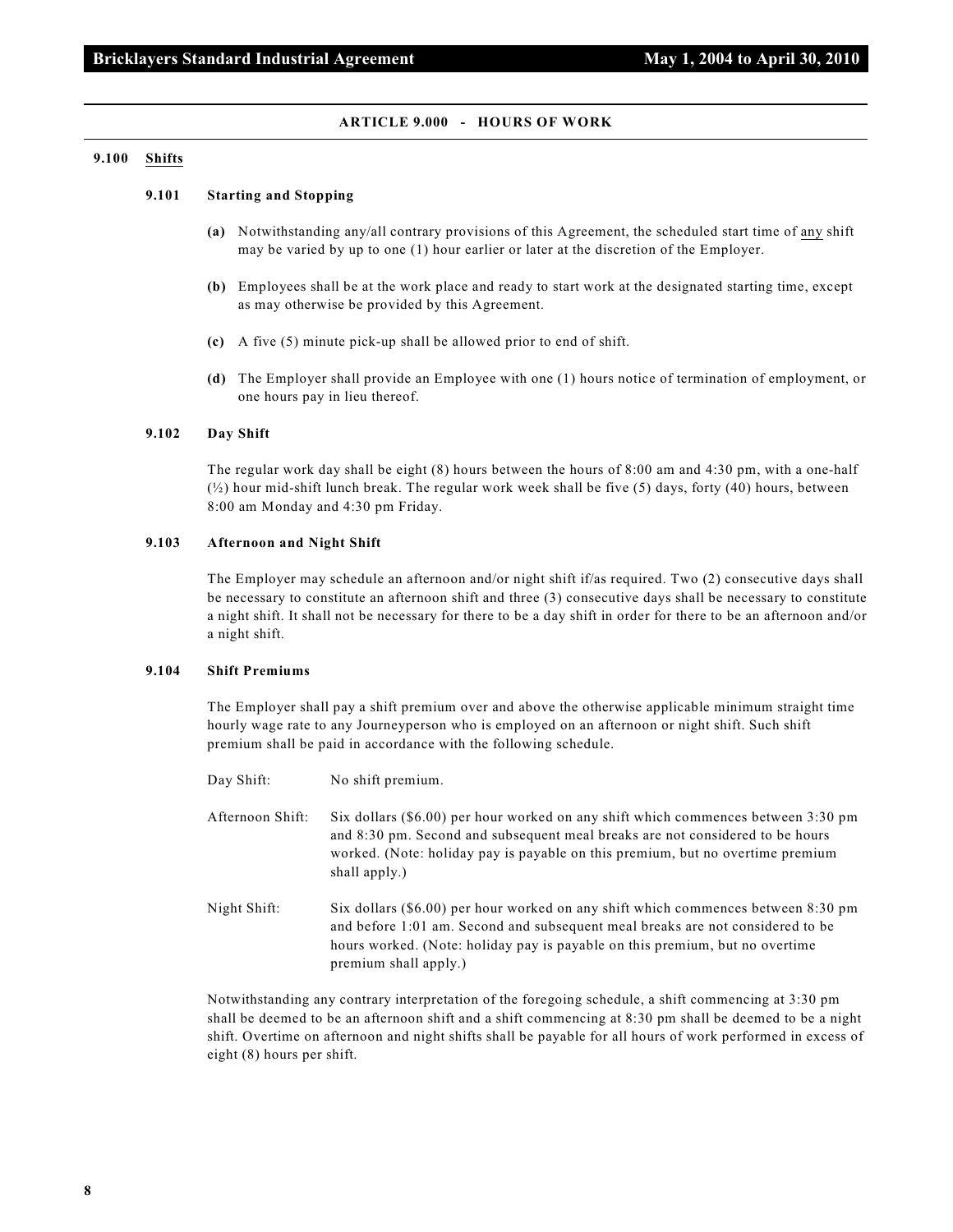#### **9.200 Compressed Work Week**

A compressed work week may be established by the Employer for other than short term shutdown projects where overtime is scheduled. The terms and conditions of such compressed work week shall supercede any/all contrary provisions of the Agreement.

#### **9.201 Hours of Work**

- **(a)** Ten (10) straight time hours (8:00 am to 6:30 pm, inclusive of a meal break) shall constitute the compressed work week day shift. Forty (40) straight time hours, Monday through Thursday inclusive, or Tuesday through Friday inclusive, shall constitute the regular work week.
- **(b)** Ten (10) straight time hours (6:30 pm to 5:00 am, inclusive of a meal break) shall constitute the compressed work week afternoon shift. Forty (40) straight time hours, Monday through Thursday inclusive, or Tuesday through Friday inclusive, shall constitute the regular work week. The applicable shift premium shall apply.
- **(c)** Notwithstanding Articles 9.201 (a) and (b), the scheduled start time of the shift may be varied by up to one (1) hour earlier or later at the discretion of the Employer.

#### **9.202 Overtime**

- **(a)** The first ten (10) hours of overtime worked on the Friday of a Monday through Thursday compressed work week, or on the Monday of a Tuesday through Friday compressed work week, shall be payable at one and one-half  $(1/2)$  times the otherwise applicable minimum straight time hourly wage rate.
- **(b)** All other overtime hours, including all hours worked in excess of ten (10) hours per day, and all hours worked on Saturdays, Sundays and statutory holidays, shall be payable at two (2) times the otherwise applicable straight time hourly wage rate.

#### **9.203 Statutory Holidays**

Unless otherwise mutually agreed upon by the parties,

- **(a)** when a statutory holiday falls on the Friday of a Monday through Thursday compressed work week, such statutory holiday shall be observed on the Thursday.
- **(b)** when a statutory holiday falls on the Monday of a Tuesday through Friday compressed work week, such statutory holiday shall be observed on the Tuesday.
- **(c)** when a statutory holiday falls on a regular work day of a compressed work week, such statutory holiday shall be observed on such regular work day.

#### **9.300 Call Out Time**

If an Employee does not intend to report for work, such Employee shall be responsible to notify his Employer a minimum of two (2) hours prior to the designated starting time of his shift. Any Union member who consistently disregards this responsibility shall be subject to the discipline of the Union.

#### **9.301 General Conditions**

When an Employee reports for work at the Employer's shop or project site and work is not available for reasons other than inclement weather, such Employee shall be paid two (2) hours at the otherwise applicable minimum straight time or overtime hourly wage rate if work did not commence, or a minimum of four (4) hours if work did commence. The daily travel allowance shall be paid in addition to the foregoing where such allowance is applicable.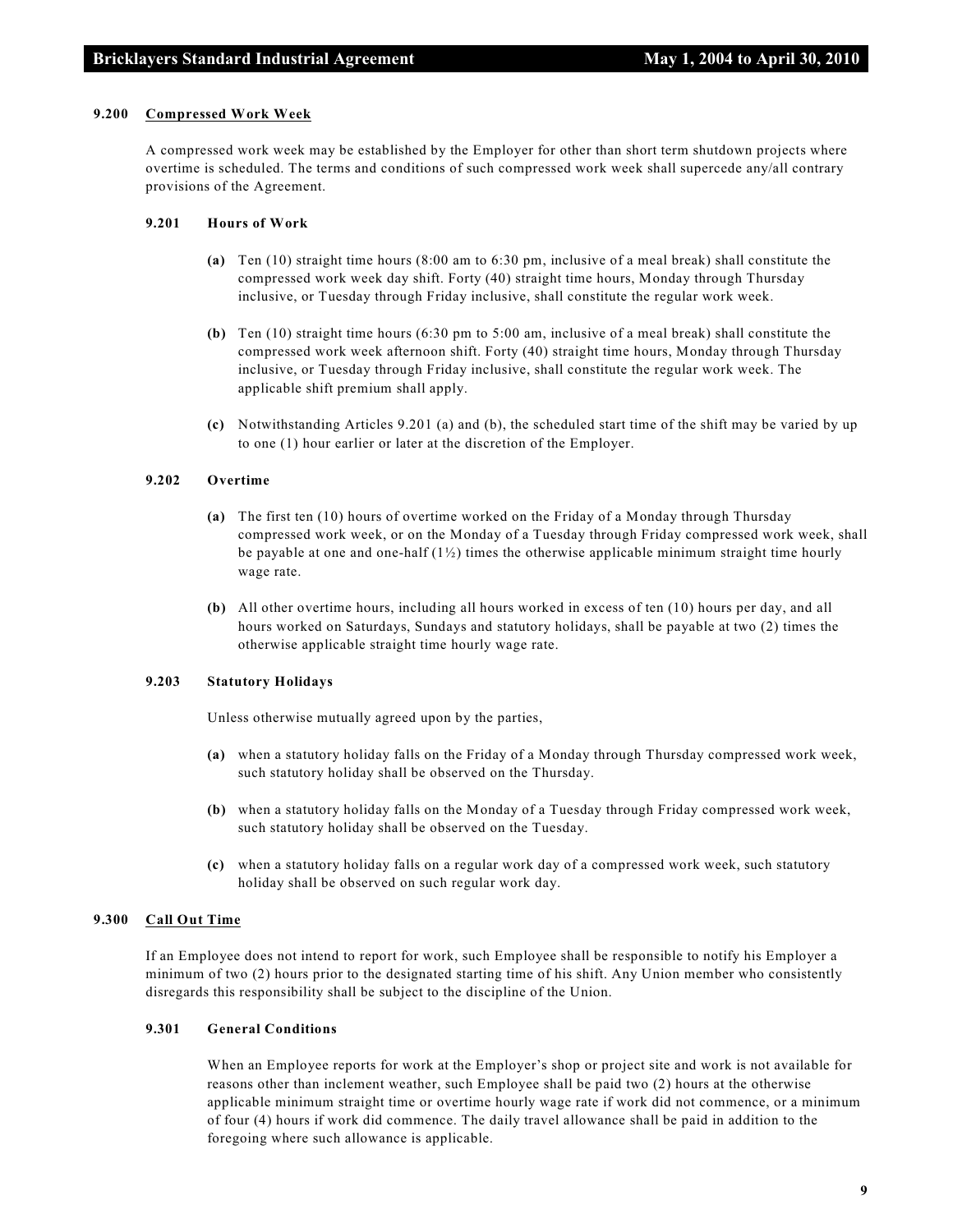#### **9.302 Inclement Weather**

- **(a)** When an Employee reports for work at the Employer's shop or project site and work is not available due to inclement weather, such Employee shall be paid two (2) hours at the otherwise applicable minimum straight time or overtime hourly wage rate, regardless of whether or not work commenced, providing such Employee remains on the project for two (2) hours after the designated starting time of his shift. Notwithstanding the foregoing, an Employee shall not be eligible to receive such payment if such Employee was notified not to report for work a minimum of two (2) hours prior to the designated starting time of his shift.
- **(b)** Notwithstanding any/all contrary provisions of this Agreement, the Employer may utilize Saturday as a "make up" day if an Employee(s) has been unable to work a minimum of forty (40) hours during the work week due to inclement weather. Where a Saturday has been utilized in this manner, the otherwise applicable minimum straight time hourly wage rate shall be payable.

#### **9.400 Overtime**

#### **9.401 Definition**

All work performed before or after the regular working shift (day shift, afternoon shift or night shift) in any one (1) day shall be considered overtime until a break of eight (8) hours occurs, and shall be paid for at the applicable overtime rate. Any Employee required to work before a break of eight (8) hours occurs shall be paid at the applicable overtime rate until such time as a break of eight (8) hours occurs.

#### **9.402 Premiums**

- **(a)** The first two (2) hours of overtime, Monday through Friday, shall be paid at one and one-half (1½) times the otherwise applicable straight time hourly wage rate.
- **(b)** All other overtime, and all overtime on Saturdays, Sundays and Statutory Holidays, shall be paid at two (2) times the otherwise applicable straight time hourly wage rate.

#### **9.500 Meal Breaks and Rest Periods**

#### **9.501 Meal Breaks**

- **(a)** A one-half (½) hour meal break shall be provided during each working shift at approximately the middle of such shift. This break shall not be considered as time worked. Notwithstanding the foregoing, a one (1) hour meal break may be implemented on a project(s) if/as appropriate, providing the Union is notified prior to implementation.
- **(b)** If a working shift is to exceed ten (10) hours, a second meal break of one-half (½) hour shall be provided at the end of eight (8) hours, and at four (4) hour intervals thereafter. The meal shall be a "hot meal", and shall be supplied by the Employer at no cost to the Employee. This break shall be considered as time worked, and shall be paid for at the otherwise applicable minimum straight time hourly wage rate. Notwithstanding the foregoing, in the event the Employer is unable to provide a "hot meal", each Employee shall receive a meal allowance of twenty-five dollars (\$25.00) in lieu thereof.

#### **9.502 Rest Periods**

**(a)** Two (2) rest periods of ten (10) minutes duration each shall be provided during a scheduled eight (8) hour or nine (9) hour shift. Notwithstanding the foregoing, a third rest period of ten (10) minutes duration shall be provided after eight (8) hours if the shift is subsequently extended beyond eight (8) hours or nine (9) hours up to a maximum of ten (10) hours.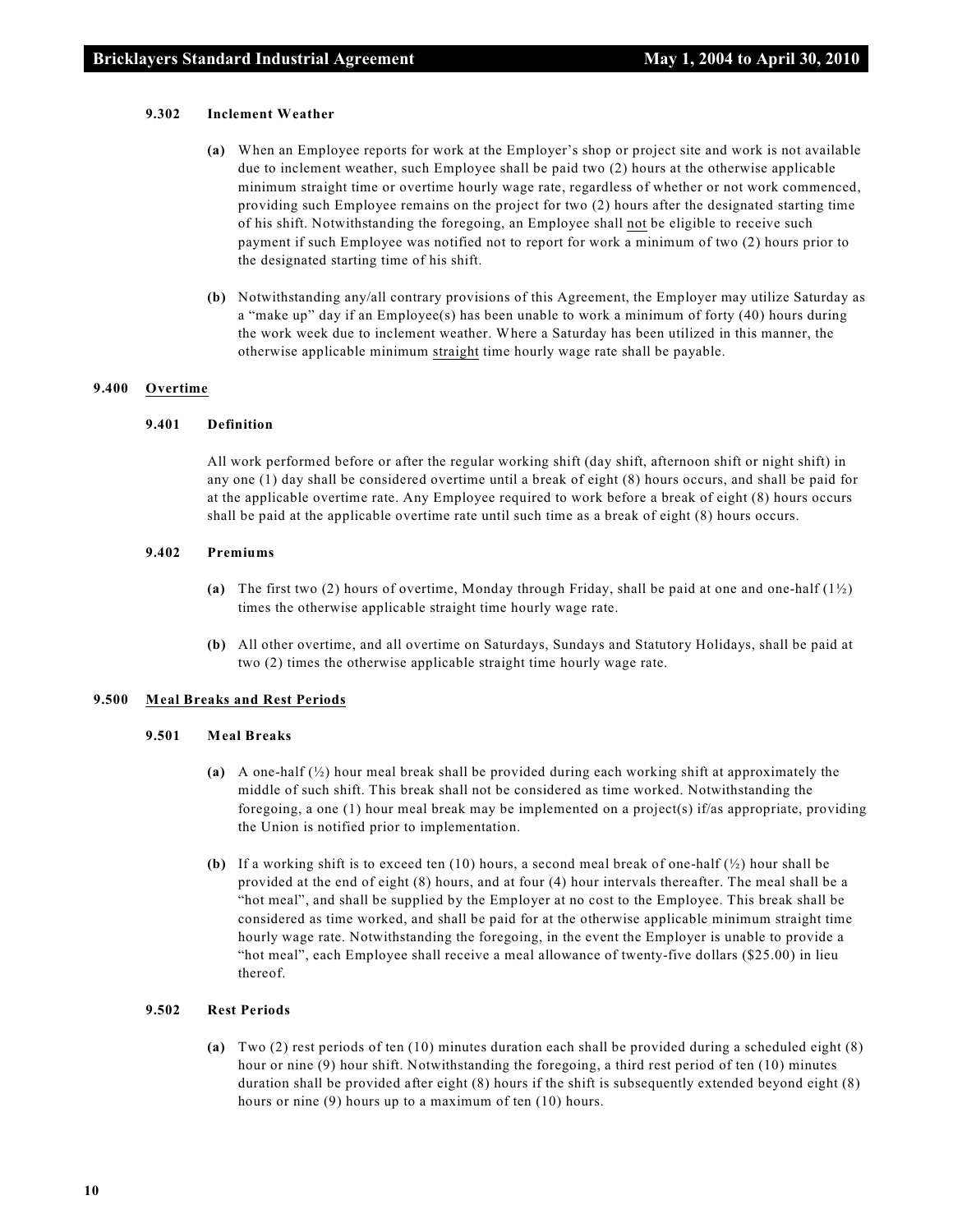- **(b)** Notwithstanding Article 9.502 (a), only two (2) rest periods shall be provided on a scheduled shift of ten (10) hours, however each such rest period shall be of fifteen (15) minutes duration.
- **(c)** Rest periods shall be taken at a location determined by mutual agreement between the Employer and the Union.

#### **ARTICLE 10.000 - ANNUAL VACATION AND STATUTORY HOLIDAYS**

#### **10.100 Annual Vacation Pay and Statutory Holiday Pay**

- **10.101** Annual vacation pay of six percent (6%) and statutory holiday pay of six percent (6%) shall be combined in an amount equal to twelve percent (12%). Upon termination, an Employee shall receive all annual vacation pay and statutory holiday pay owing.
- **10.102** Such combined annual vacation pay and statutory holiday pay of twelve percent (12%) shall:
	- **(a)** include any additional statutory holiday(s) which may be declared by the Federal and/or Provincial Government,
	- **(b)** be calculated only on the gross hourly earnings of each Employee regardless of the number of hours worked,
	- **(c)** not be calculated on Employer contributions required in accordance with this Agreement.
	- **(d)** accrue to each Employee's credit, and
	- **(e)** be paid by the Employer every pay period on each Employee's pay cheque.

#### **10.200 Annual Vacation**

An Employee may take up to three (3) weeks of annual vacation in any calendar year. The vacation period shall be arranged by mutual agreement between such Employee and the Employer.

#### **10.300 Statutory Holidays**

The following statutory holidays shall apply to work performed in accordance with this Agreement.

- 10.301 New Year's Day, Heritage Day (3<sup>rd</sup> Monday in February), Good Friday, Easter Monday, Victoria Day, Canada Day, Friday preceding BC Day, BC Day, Friday preceding Labour Day, Labour Day, Thanksgiving Day, Remembrance Day, Christmas Day, Boxing Day, and/or any other day so proclaimed by the Federal, Provincial, or Territorial Governments.
- **10.302 (a)** When a statutory holiday falls on a Saturday or Sunday, the following work day(s) shall be observed in place thereof.
	- **(b)** All work performed on statutory holidays, or days observed in place thereof, shall be paid for at two (2) times the otherwise applicable straight time hourly wage rate, in addition to the annual vacation pay and statutory holiday pay provided for in Article 10.100.
	- **(c)** No work shall be performed on Labour Day, except to save life or property. An Employee shall not be discriminated against for refusing to work on Christmas Day.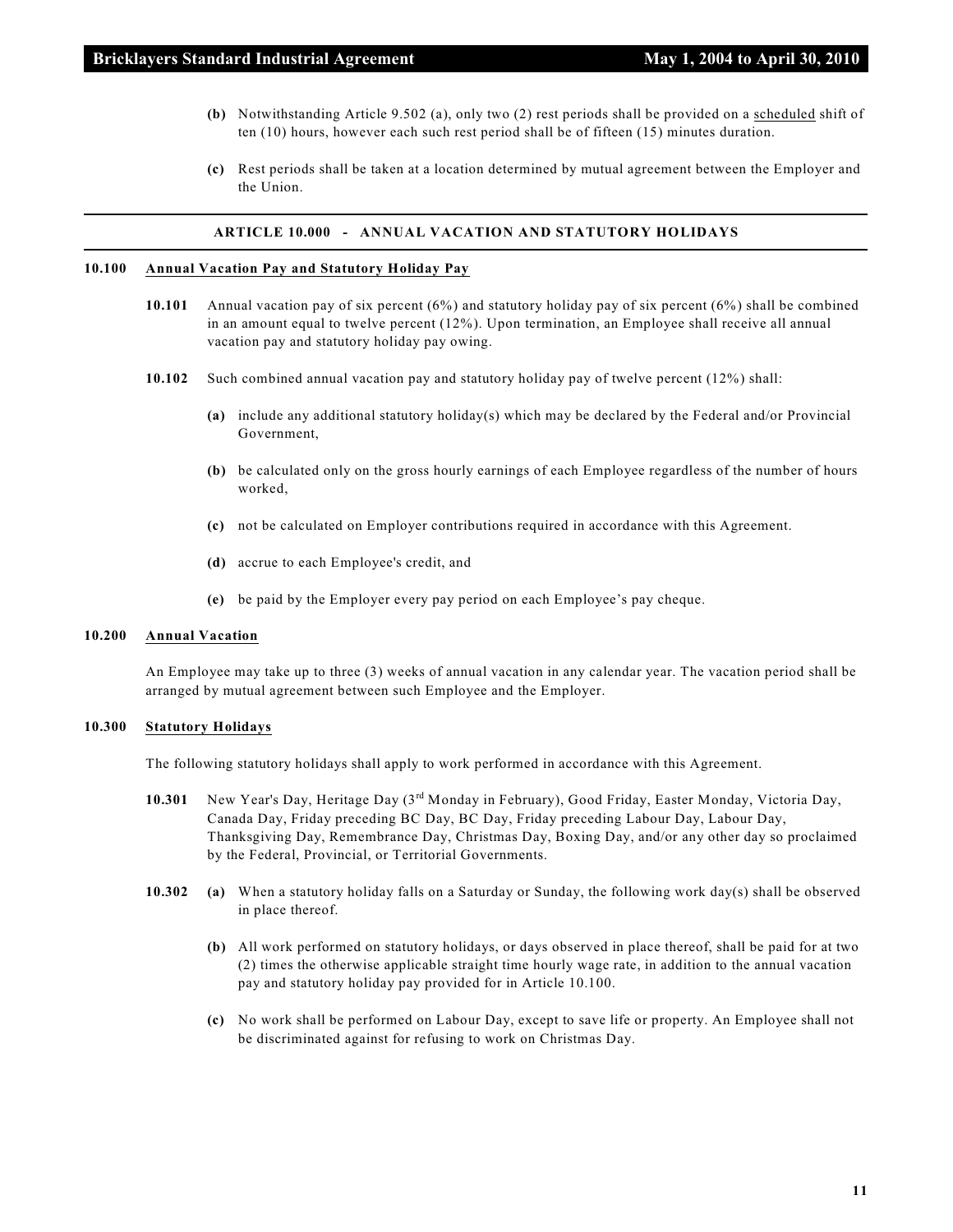#### **ARTICLE 11.000 - HIRING AND UNION SECURITY**

#### **11.100 Hiring**

#### **11.101 Name Request**

The Employer shall have the exclusive right to hire one hundred percent (100%) of all Employees required, including Foremen, on a "name request" basis.

#### **11.102 Union Membership**

All Employees must be a member in good standing of the Union. Employees shall present a clearance slip to the Job Steward prior to commencement of work, and such clearance shall include confirmation of the Employee's membership status.

#### **11.103 Layoff**

The Employer shall advise the Job Steward as to the reason for the layoff or discharge of an Employee.

#### **11.200 Withdrawal of Labour**

- **11.201** Subject to reasonable notice given to the Employer(s), in writing, it shall not be a violation of this Agreement for the Union to withdraw its members from a project(s) for:
	- **(a)** the purpose of rendering assistance to labour organizations,
	- **(b)** refusal on the part of Union members to handle any materials, equipment or product declared unfair by a Building Trades Council(s); or manufactured, assembled or produced by an Employer whose Employees are on strike against or are locked out by an Employer, and
	- **(c)** refusal on the part of Union members to work with non-union workers.
- **11.202** When such removal takes place, the Union shall authorize Employees on the project(s) to carefully put away all tools, materials, equipment or any other property of the Employer in a safe manner and to the entire satisfaction of the Employer.

#### **11.300 Sub-Contracting**

- **11.301** The Employer shall not let contracts or subcontracts for work governed by the terms of this Agreement to any individual or contractor who is not signatory to ether this Agreement or another collective agreement with the Union which governs the scope of work which has been contracted or subcontracted.
- **11.302** The Employer shall not contract work on a labour only basis. Where it is alleged that the Employer has violated the foregoing, it shall be incumbent upon the Employer to provide physical evidence to prove otherwise. In the absence of such evidence, the Union retains the right to remove its members from the project until such evidence has been provided.

#### **11.400 Union Contracting**

The Union shall not permit its members to work for any Employer who is not signatory to this Agreement. In addition, neither the Union itself, nor Union members who are Employees of a signatory Employer, shall contract for work in the province of BC.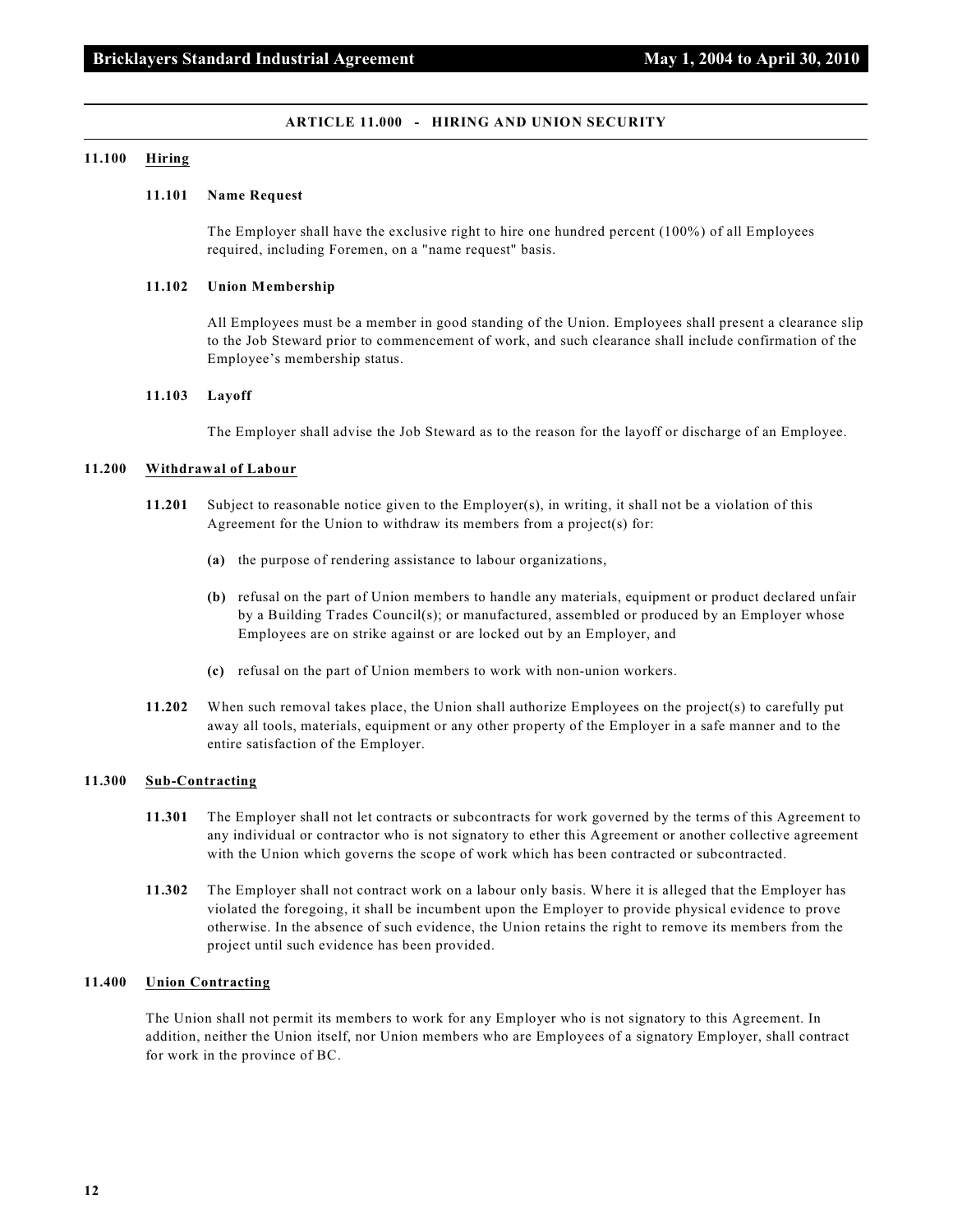#### **ARTICLE 12.000 - OUT OF TOWN PROJECTS**

Refer to Appendix "A" for definition of an out of town project.

#### **12.100 Initial and Terminal Travel Allowance**

- **12.101 (a)** The Employer shall pay an initial and terminal travel allowance of fifty cents (\$0.50) per road kilometre to any Employee who is directed or dispatched to an out of town project. Such allowance shall be payable each way, and the distance travelled shall be calculated from the Employee's residence to the project via the most direct route. No additional payment or reimbursement for travel time or incurred expenses shall be required, except as otherwise specifically required within Article 12.100. Refer also to Article 12.400.
	- **(b)** Refer to Articles 12.102 through 12.106 for further clarification.
- **12.102** Notwithstanding Article 12.101 (a), the Employer shall reimburse an Employee, upon the submission of the appropriate receipts, for any/all ferry fares (car and driver) which are incurred in the course of initial and terminal travel. Highway tolls shall not be a reimbursable expense.
- **12.103** Notwithstanding Article 12.101 (a), where an Employee requests to use air travel to travel to the project, the following terms and conditions shall prevail.
	- **(a)** The Employer shall pay for airfare, inclusive of any/all related fees and taxes, plus taxi fare to/from the project from the airport located nearest thereto. Notwithstanding the foregoing, taxi fare shall not be payable where Employer (or Owner) supplied transportation is provided.
	- **(b)** The Employer shall pre-arrange the air travel to/from the airport nearest the Employee's residence. The air carrier and class of ticket shall be at the discretion of the Employer, but shall be via a regularly scheduled carrier. Notwithstanding the foregoing, the Employer shall not direct an Employee to fly "standby".
	- **(c)** The Employee shall provide the Employer with the Boarding Pass and proper ground transportation receipts if requested to do so by the Employer.
- **12.104** Notwithstanding any/all contrary provision(s) of this Article, where a variety of travel distances exist for Employees to a particular project, the Employer and the Union may agree upon a standard initial and terminal travel allowance "lump sum" amount which shall be paid to all applicable Employees on the project. Such agreement shall be reached prior to the commencement of work on the project, and prior to date of tender if possible.
- **12.105** The Employer shall ensure that an Employee receives payment for the applicable initial travel allowance and any/all applicable reimbursements for incurred expenses (i.e. ferry fares, etc.) within seven (7) calendar days, or earlier if practical for the Employer, of the Employee's first shift on the project. Notwithstanding the foregoing, the Union and the Employer may mutually agree to vary this requirement. Such agreement shall be reached prior to the commencement of work on the project, and prior to date of tender if possible.
- **12.106** Notwithstanding any/all contrary provision(s) of this Article, in the event an Employee voluntarily terminates his/her own employment after having been on the project for less than fifteen (15) calendar days, the Employer shall not be required to pay the Employee's terminal travel allowance, and shall additionally be entitled to deduct the initial travel allowance already paid from the Employee's final pay cheque.

#### **12.200 Out of Town Accommodation**

Article 12.200 shall apply to Employees who are not local residents of the area where the work is being performed, or is to be performed. Refer to Appendix "A" for definition of local resident.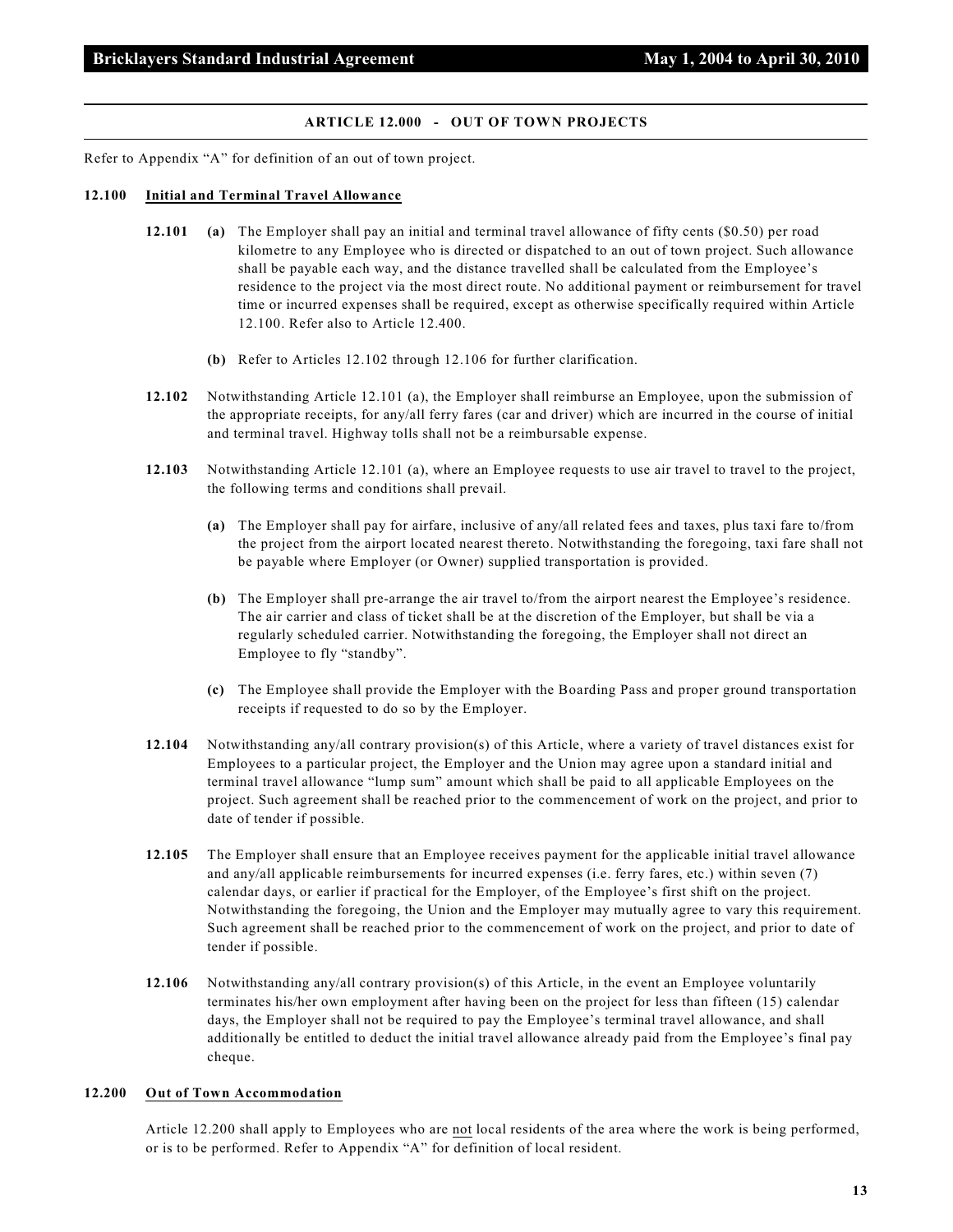#### **12.201 Room and Board Allowance**

Each Employee shall select one (1) of the following options prior to commencing work on an out of town project, and such selection shall apply for the duration of the Employee's employment on such project. The choice of options shall be at the sole discretion of the Employee, and the Employee shall provide the Employer with written notice of their selection upon request. Both options shall be payable on the basis of seven (7) days per week.

**Option #1** The Employer shall provide the Employee with a daily lump sum Living Out Allowance (LOA) of \$90.00. Effective May 1, 2007 this amount shall be increased to \$95.00. Effective May 1, 2009 this amount shall be increased to \$100.00.

> No daily travel allowance and/or daily travel time shall be paid to an Employee who selects Option #1, nor shall Employer supplied transportation be provided.

**Option #2** The Employer shall provide the Employee with a single room plus \$50.00 daily meal allowance. Effective May 1, 2007 this amount shall be increased to \$52.50. Effective May 1, 2009 this amount shall be increased to \$55.00.

> No daily travel time shall be paid to an Employee who selects Option #2, however the following terms and conditions shall be applicable.

- **(i)** If the Employer provided room is forty (40) road kilometres or less from the project, no daily travel allowance shall be paid.
- **(ii)** If the Employer provided room is more than forty (40) road kilometres from the project, a daily travel allowance of fifty cents (\$0.50) per road kilometre shall be paid, each way, to/from the forty (40) road kilometre boundary.
- **(iii)** If the Employee(s) requested to use air travel to the project in accordance with Article 12.103, Employer supplied transportation shall be provided to the Employee(s) to/from the project on a daily basis.
- **(iv)** If the Employee(s) did not request to use air travel to the project in accordance with Article 12.103, no Employer supplied transportation shall be provided to the Employee(s) to/from the project on a daily basis, and the Employee shall therefore assume all responsibility for travelling to/from the project on a daily basis.
- **(iv)** Notwithstanding any/all contrary provisions of this Agreement, any Employee(s) who makes use of Employer supplied transportation to travel to/from a project shall not be paid a daily travel allowance for that day(s).

#### **12.202 Camp Accommodation**

- **(a)** Camp accommodations, when supplied, shall meet the standards and requirements of the applicable Construction Camp Rules and Regulations Agreement by and between BCYT and CLR. An Employee may refuse to live in accommodations which do not meet such standards.
- **(b)** Unless otherwise arranged at a pre-tender and/or pre-job conference, on projects where a camp is provided Employees shall occupy the camp, and room and board shall be supplied in such camp seven (7) days a week, at no cost to the Employee.

#### **12.203 Weekend Checkout**

Any Employee who is living in camp accommodations paid by the Employer may, on any weekend, vacate or check out of such accommodation and the Employer shall pay such Employee twenty dollars (\$20.00) per day.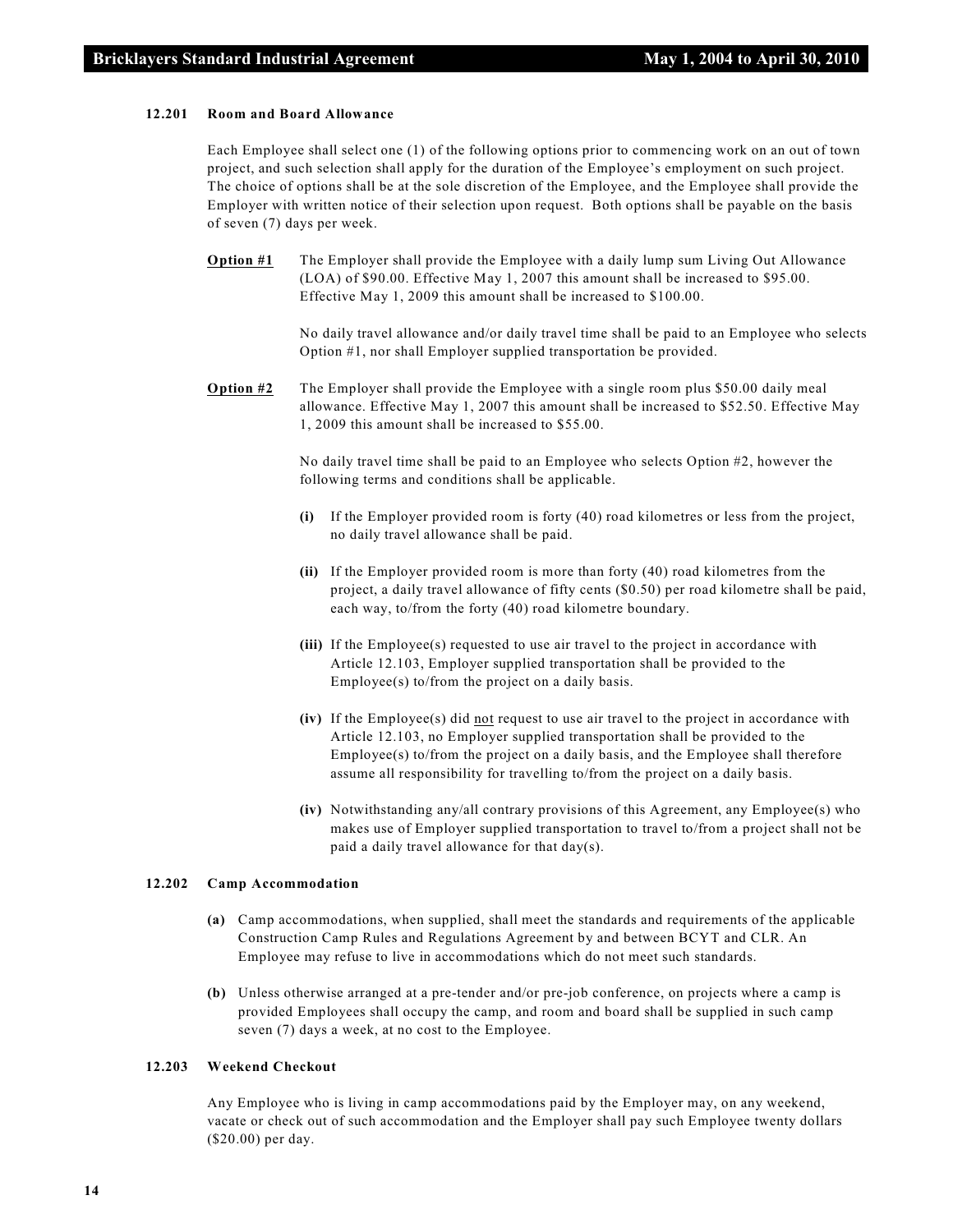- **(a)** The Employee must turn in his meal ticket or sign a checkout in advance.
- **(b)** To qualify, an Employee must work his scheduled shift prior to the weekend and/or statutory holiday and his scheduled shift after the weekend and/or statutory holiday.

#### **12.204 Marshalling Points**

On camp projects, no walking time shall be paid up to 2,500 feet from the work site. Beyond 2,500 feet up to thirty (30) minutes travel each way, the Employer shall supply transportation. Travel time shall be paid at prevailing rates for time in excess of thirty (30) minutes. It is agreed that in the event that camp accommodation is unavailable for all Employees, the Employer and Union shall mutually agree to terms governing travel time.

#### **12.300 Periodic Leave**

- **12.301 (a)** On an out of town project(s) of over fifty (50) calendar days duration, a periodic leave shall be made available to Employees every forty (40) calendar days.
	- **(b)** When leave is desired in accordance with Article 12.301 (a), an allowance for periodic leave shall be provided by the Employer on a "use it or lose it" basis, in accordance with the following formula. Such allowance shall be paid only once for each periodic leave.

| n/a      |
|----------|
| \$100.00 |
| \$200.00 |
| \$250.00 |
| \$325.00 |
|          |

The mileage shall be computed from the project to the Employee's place of residence.

- **12.302 (a)** The duration of such periodic leave shall be for a minimum of five (5) days to a maximum of one (1) week, or such other number of days as may be mutually agreed between the Employer and the Employee.
	- **(b)** The timing of such periodic leave shall be decided by mutual agreement. In no event shall an Employee receive leave unless he actually returns to his residence. Room and Board allowances shall not be paid during leave periods.
- **12.303** Employees qualifying for periodic leave shall be returned to the transportation terminal nearest the Employee's residence, except out of province Employees who shall be returned to their point of dispatch within the province of BC.
- **12.304** There shall be no cash payment in lieu of periodic leave, unless otherwise mutually agreed between the Union and the Employer.

#### **12.400 Increases to Travel Allowance**

Notwithstanding any/all contrary provisions of this Agreement, the amount of fifty cents (\$0.50) per road kilometre payable as an initial and terminal travel allowance and as a daily travel allowance shall be subject to annual adjustments throughout the duration of this Agreement. As a result, the effective "per road kilometre" amount which shall be payable as an initial and terminal travel allowance and as a daily travel allowance shall be the maximum allowable tax-free rate for mileage expense reimbursement as published annually by the Canada Revenue Agency. Effective February 1, 2008 such amount shall increase to fifty-two cents (\$0.52) per road kilometre.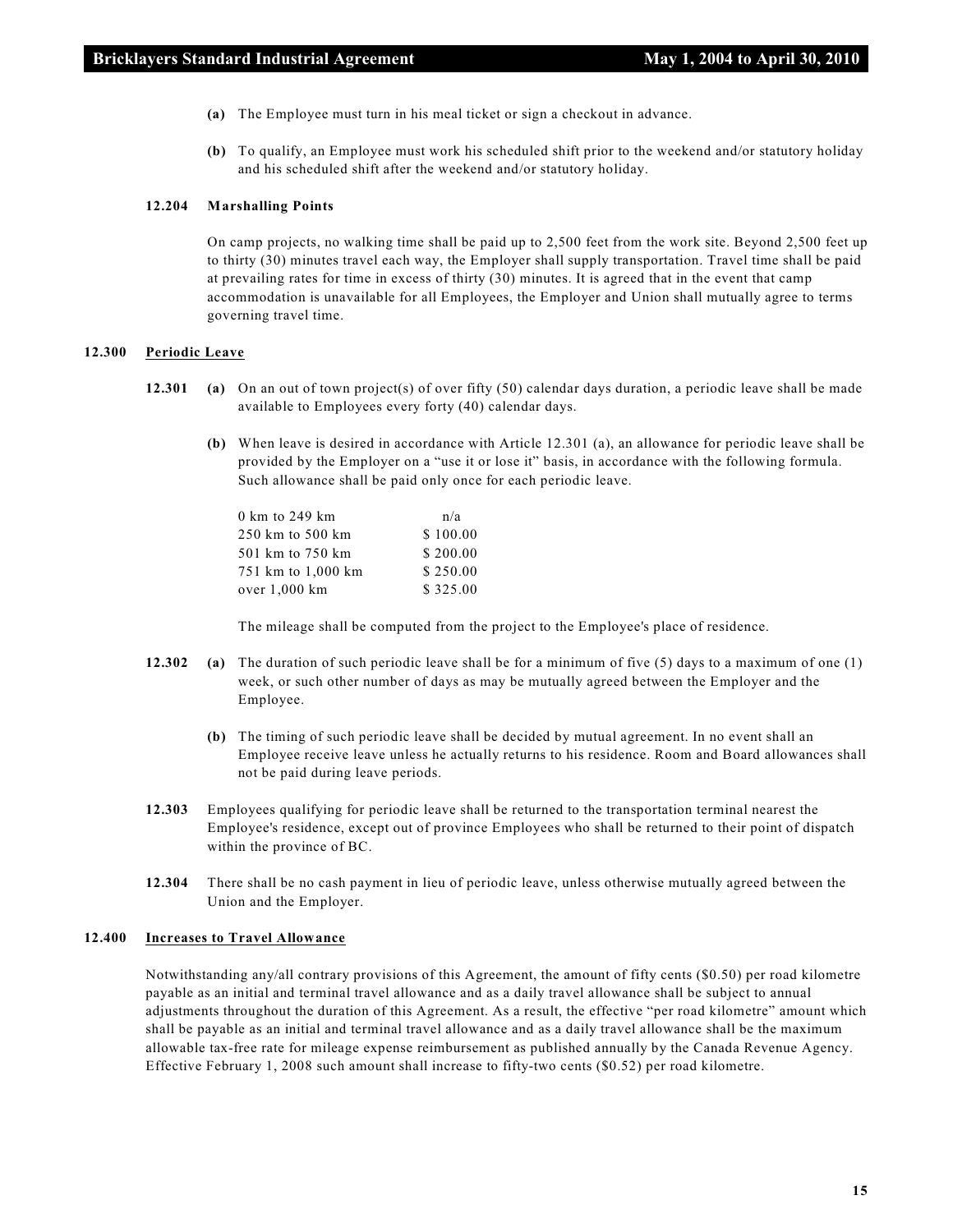#### **ARTICLE 13.000 - LOCAL TRAVEL**

An Employee shall be paid a daily travel allowance for travel to and from a project in order to reimburse such Employee for travel costs and travel time. Such daily travel allowance shall be payable in accordance with this Article. The payment of Metro Travel shall no longer be applicable.

- **13.100** No daily travel allowance shall be payable on any project located within the Lower Mainland. Refer to Appendix "A" for definition of Lower Mainland.
- **13.200** A daily travel allowance of fifty cents (\$0.50) per kilometre shall be paid to any Employee who resides within the Lower Mainland and uses his/her own vehicle to travel from his/her residence to a project located outside of the Lower Mainland. Such allowance shall be payable, each way, for each kilometre driven between the Lower Mainland boundary and the project. Refer also to Article 13.400.
- **13.300** A daily travel allowance shall be paid to any Employee who resides outside of the Lower Mainland and uses his/her own vehicle to travel from his/her residence to a project located outside of the Lower Mainland. Such allowance shall be payable in accordance with the following schedule. Refer also to Article 13.400.

First forty (40) road kilometres, each way, each day not applicable All additional road kilometres, each way, each day \$0.50 per kilometre

- **13.400** Notwithstanding any/all contrary provisions of this Agreement, the daily travel allowance amount of fifty cents (\$0.50) per road kilometre shall be subject to annual adjustments throughout the duration of this Agreement. As a result, the effective "per road kilometre" amount which shall be payable pursuant to Articles 13.200 and 13.300 shall be the maximum allowable tax-free rate for mileage expense reimbursement as published annually by the Canada Revenue Agency. Effective February 1, 2008 such amount shall increase to fifty-two cents (\$0.52) per road kilometre.
- **13.500** No Employee shall be permitted to use his/her personal vehicle in a manner which is unfair to other Union members or contrary to the best interests of the Union.

#### **ARTICLE 14.000 - WORKING CONDITIONS**

#### **14.100 Harassment**

The Union and the Employer recognize the right of all persons to work in an environment free from harassment.

#### **14.200 Telephones**

The Employer shall ensure that a telephone(s) is available, for emergency purposes, to all Employees at all times for incoming and outgoing messages. The Employer shall also ensure that all incoming messages are relayed immediately.

#### **14.300 Drinking Water**

If running tap water is not available to Employees, cool drinking water in approved sanitary containers shall be provided by the Employer.

#### **14.400 Health and Safety**

Employees shall comply with Employer safety rules and regulations, except where such rules and regulations are inconsistent with the provisions of Articles 14.401 through 14.405.

**14.401** All equipment, tools and material must conform and be utilized in conformity with applicable Provincial and/or Federal regulations, acts and laws. All scaffolds shall be designed and inspected in accordance with WorkSafeBC regulations.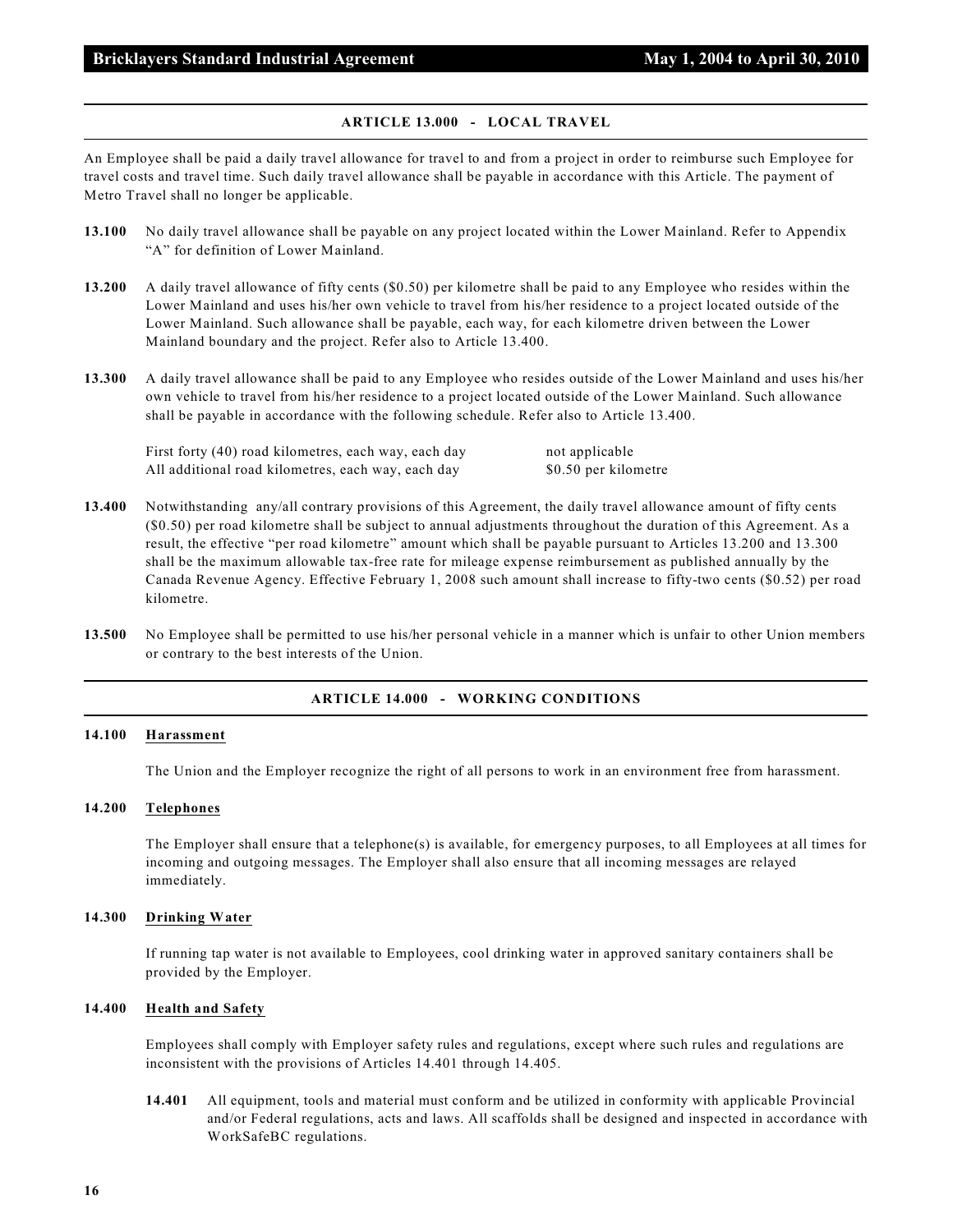- **14.402** It shall not be considered a violation of this Agreement for an Employee to refuse to work in conditions and/or use equipment that do/does not meet prescribed safety standards and/or regulations. However, the refusal of an Employee to abide by WorkSafeBC Regulations may be considered cause for dismissal.
- **14.403** The Employer shall be responsible for supplying waterproof gloves and aprons to Employees engaged in cutting on a wet masonry saw or washing down masonry.
- **14.404** Material weighing fifty (50) pounds or greater shall be installed by two (2) or more Employees. Concrete blocks weighing forty-five (45) pounds or greater shall also be installed by two or more Employees whenever such blocks are being set continuously over a period in excess of thirty (30) minutes.
- **14.405** Foremen and project superintendents shall carry with them a copy of the WorkSafe BC Accident Prevention Regulations and be familiar with such regulations so they may be enforced on the project.

#### **14.500 Tools**

**14.501** All Employees shall be required to supply the ordinary tools of the trade. Such tools shall include, as a minimum requirement, the following:

| One (1) marking pencil                             | One $(1)$ hand brush          |
|----------------------------------------------------|-------------------------------|
| One $(1)$ trowel                                   | One (1) raker or raking wheel |
| One $(1)$ pointing trowel                          | One (1) mash hammer           |
| One $(1)$ four foot $(4')$ level, in working order | Two $(2)$ round jointers      |
| One $(1)$ rule or tape                             | One $(1)$ tuck pointer        |
| One (1) bolster or brick set                       | One (1) brick hammer          |
| One hundred feet (100') of mason's line            | Line Pins                     |
| One $(1)$ tool bag or box                          |                               |

Stonemasons shall be required to supply the following:

| One (1) trowel            | Two (2) traces, carbaloy-tipped                        |
|---------------------------|--------------------------------------------------------|
| One (1) pointing trowel   | One $(1)$ four foot $(4')$ level                       |
| Two $(2)$ points          | One $(1)$ to two $(2)$ to four $(4)$ pound mash hammer |
| One $(1)$ tool bag or box | Two (2) pitches, carbaloy-tipped                       |
| Two (2) feather jointers  | One hundred feet (100') of mason's line                |
| One $(1)$ rule or tape    |                                                        |

- **14.502** Article 14.502 of this Agreement contains no provisions.
- **14.503** An Employee shall not suffer any lost wages as a result of the Employer having made arrangements for the transportation of the Employee's tools to a project, if such tools are subsequently not available to the Employee for any reason as a result of a transportation delay or mishap. Tool transportation costs are the responsibility of the Employer.
- **14.504** All Employees are guaranteed that while employed on the jobsite, project, or place of business of the Employer, the Employees' tools shall be insured. The insurance shall cover fire, burglary and loss when working over water or such other areas where tools cannot be retrieved, and, in the event of loss, the Employer agrees to replace the tools. When commencing employment, the Employee shall submit to the Employer an inventory of the tools brought onto the project, and such list shall be signed by both the Employee and the Employer. Coverage will commence at the date of the filing of the inventory list with the Employer. The Employee shall ensure that the inventory is current. An affidavit may be requested by the Employer from the Employee claiming the loss. The foregoing conditions regarding inventory have no effect with regard to existing collective agreements that make provision for tool lists.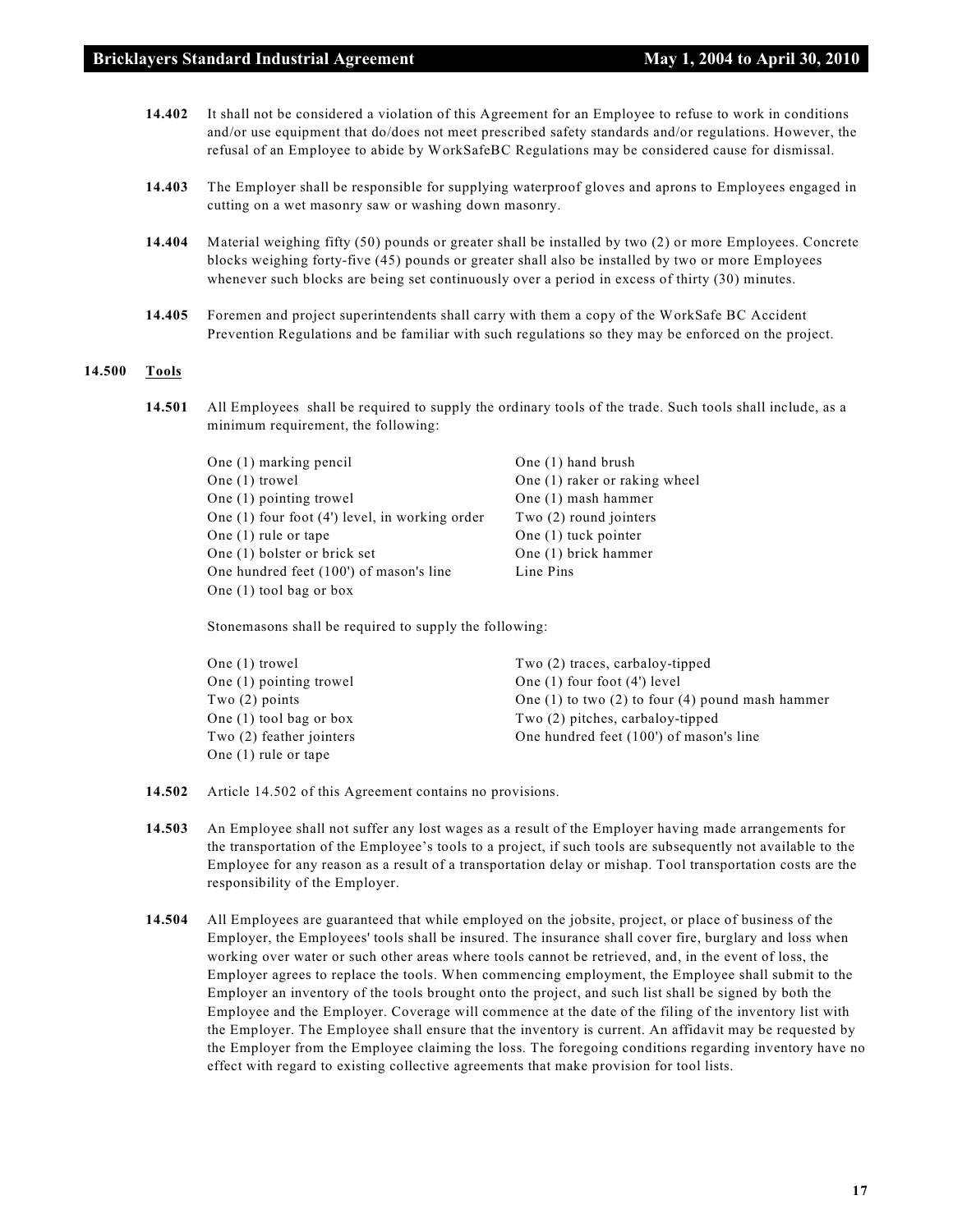#### **14.600 Drug and Alcohol Policy**

A sub-committee of the parties shall be established to review client requirements and industry standards related to the issue of drug and alcohol testing of Employees. This issue is growing in importance, and the sub-committee shall be authorized to bring forward recommendations. Such recommendations shall be subject to ratification by the parties prior to being implemented.

#### **14.700 Lunchroom**

- **14.701** The Employer shall provide a suitable place for Employees to eat lunch, and store tools and clothing, and such structure shall be of sufficient size to fulfill these requirements in relation to the crew size. The structure shall also be heated, contain adequate tables and chairs, and be for the exclusive use of the masonry crew. Refer also to Article 14.702.
- **14.702** Article 14.701 shall only apply on projects where the crew size exceeds three (3) Employees and the project duration exceeds two (2) weeks.

#### **14.800 Insurance**

The Employer shall protect the value of an Employee's work clothes to a total of three hundred dollars (\$300.00) in case of fire or burglary. Notwithstanding the foregoing, an Employee shall not be entitled to such protection unless such Employee has filed an inventory of clothing with the Employer. The Employer shall supply the required forms and secure the inventory from each Employee. The Employee shall receive a signed copy of the inventory from the Employer. Coverage shall commence at the date of the filing of the inventory with the Employer.

#### **ARTICLE 15.000**

Article 15.000 of this Agreement contains no provisions.

#### **ARTICLE 16.000 - GRIEVANCE PROCEDURE**

#### **16.100 Definition**

A grievance shall be defined as any difference of opinion between the parties to this Agreement concerning its interpretation, application, operation or any alleged violation thereof, including discharge for cause alleged to be unjust by the Union. Such discharge shall not include layoff of Employees for reasons of project efficiency, or reduction of forces on suspension or completion of work.

#### **16.200 Time Limits**

- **16.201** A grievance shall not be entertained by either party unless such grievance has been initiated by the aggrieved party within thirty (30) calendar days of its occurrence.
- **16.202** Notwithstanding Article 16.201, any grievance arising out of an alleged unjust discharge shall be initiated within fifteen (15) calendar days of its occurrence.
- **16.203** Notwithstanding Articles 16.201 and 16.202, there shall be no time limit restriction on a grievance initiated in respect of a wage claim.

#### **16.300 Resolution Procedure**

All grievances shall be finally and conclusively resolved in accordance with the following Steps. Related matters shall normally be dealt with during regular working hours.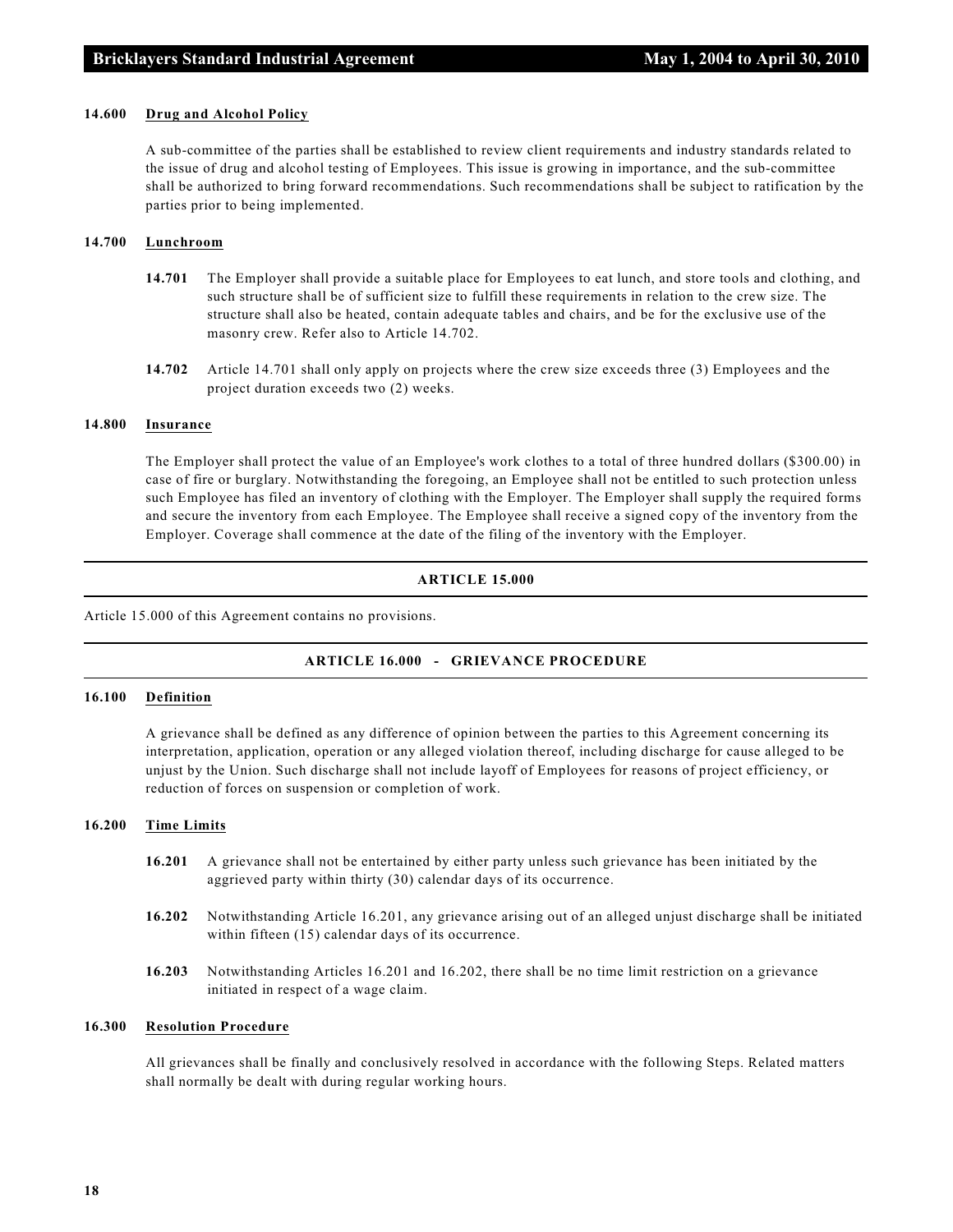#### **16.301 Step No. 1**

The Job Steward and/or Business Agent shall discuss the grievance with the Foreman and/or the Employer. If such discussion results in a mutually agreed resolution, such resolution shall be final.

#### **16.302 Step No. 2**

If the grievance is not resolved in accordance with Step No. 1 within two (2) working days of initiation, the particulars thereof shall be set out in writing by the grieving party and shall be delivered to the other party within five (5) working days of initiation. The two (2) parties shall then discuss the matter forthwith, and if such discussion results in a mutually agreed resolution, such resolution shall be final.

#### **16.303 Step No. 3 - Arbitration Board**

If the grievance is not resolved in accordance with Step No. 2 within ten (10) working days of initiation (i.e. an additional five (5) working days from the date of receipt of the written particulars), or such longer time as the parties may mutually agree, then such grievance shall be referred to a three (3) person Arbitration Board as follows.

- **(a)** The grieving party shall appoint one (1) arbitrator to the Arbitration Board, and shall in turn notify the other party, in writing, of such appointment and the particulars of the grievance.
- **(b)** The party receiving the notice of appointment shall within five (5) working days also appoint one (1) arbitrator to the Arbitration Board, and shall in turn notify the grieving party of such appointment.
- **(c)** Each party shall be responsible to immediately notify their appointed arbitrator as to the name of the arbitrator appointed by the other party.
- **(d)** The (2) two arbitrators appointed in accordance with Step No. 3 (a) and (b), shall select one (1) additional arbitrator to serve as the Arbitration Board Chairperson.
- **(e)** Such Chairperson shall be selected within three (3) working days, or such longer time as the parties may mutually agree, of the receipt by the grieving party of notice of the arbitrator appointed in accordance with Step No. 3 (b).
- **(f)** The Arbitration Board shall set a date to hear the arbitration within five (5) working days of appointment of the Chairperson, or such longer time as the Arbitration Board appointees may mutually agree.
- **(g)** The Arbitration Board shall hear the arbitration and shall make their award within five (5) working days of so doing, or such longer time as the Arbitration Board appointees may mutually agree. Such award shall be made in writing, and shall be delivered to each party.
- **(h)** The award of the majority of the Arbitration Board shall be final and binding on the parties and shall be carried out forthwith.
- **(i)** Each party shall pay their own costs and expenses of arbitration, the entire remuneration, expenses, and/or disbursements of their appointed arbitrator, one-half  $(\frac{1}{2})$  of the expenses of the Arbitration Board Chairperson, and one-half (½) of any other expenses incurred by the Arbitration Board.

#### **16.304 Step No. 4 - Alternatives to Step No. 3**

Notwithstanding Step No. 3, if the grievance is not resolved in accordance with Step No. 2 within ten (10) working days of initiation (i.e. an additional five (5) working days from the date of receipt of the written particulars), or such longer time as the parties may mutually agree, then the parties, at their discretion, may mutually agree that as an alternative to the appointment of an Arbitration Board the grievance shall instead be resolved as follows.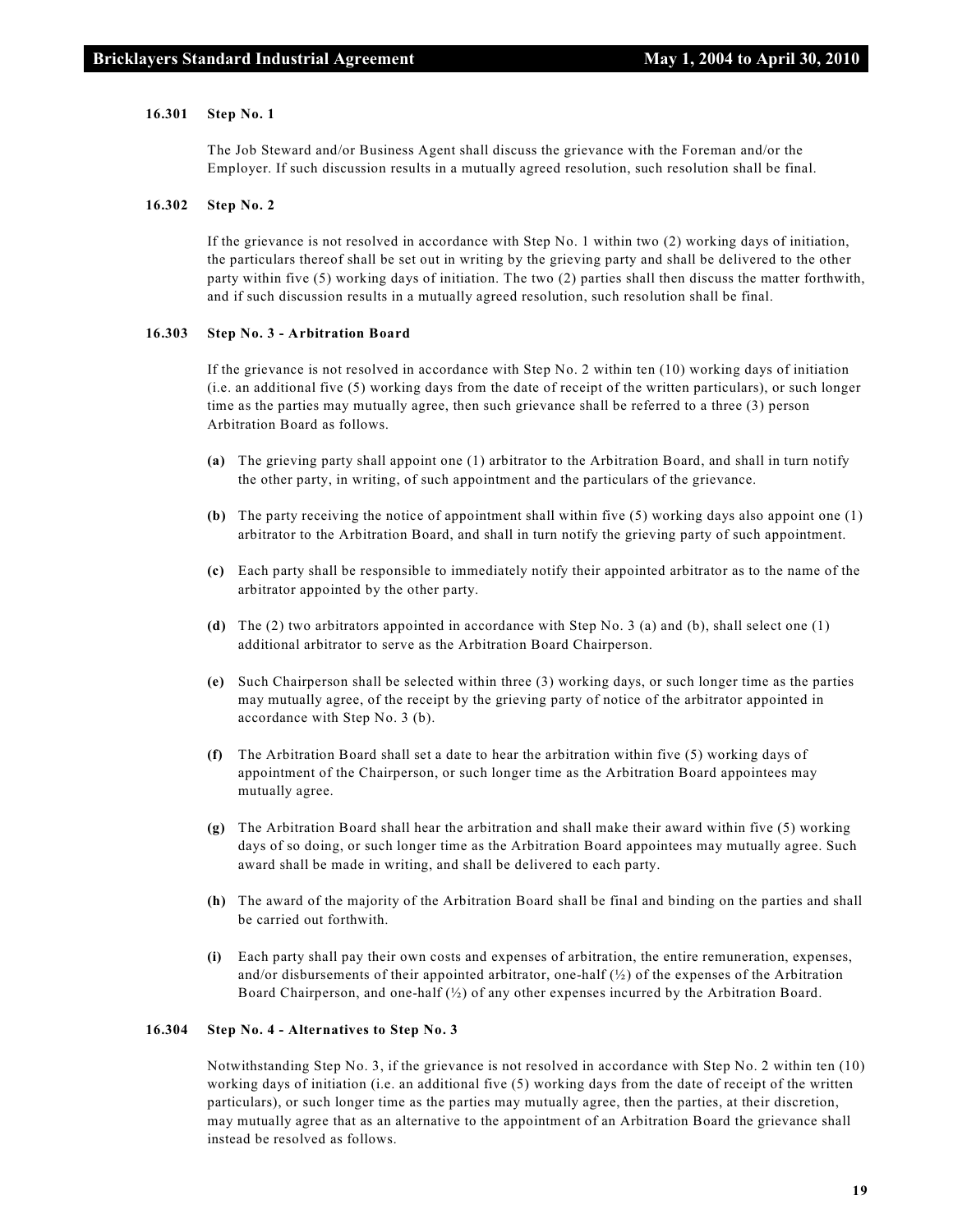- **(a)** Appoint a single arbitrator, with all applicable terms and conditions pursuant to an Arbitration Board as provided for in Step No. 3, to apply, and with such single arbitrator to be selected by mutual agreement of the parties.
- **(b)** If the parties are unable to reach a mutual agreement to proceed in accordance with Step No. 4 (a), within three (3) working days or such longer time as the parties may mutually agree, the parties shall immediately proceed in accordance with Article Step No. 3.

#### **ARTICLE 17.000 - EXTENT OF AGREEMENT**

#### **17.100 Trade Jurisdiction and Scope of Work**

- **17.101** Notwithstanding any/all contrary provisions, this Agreement shall govern work performed on Industrial Construction projects only.
- **17.102** Notwithstanding Appendix "B", the Scope of Work of the Union shall include such trade jurisdiction as is determined by the Jurisdictional Assignment Plan.

#### **17.200 Geographical Jurisdiction**

This Agreement shall be applicable in the province of British Columbia and the Yukon Territories.

#### **17.300 Savings Clause**

- **17.301** If any Article or Section of this Agreement should be held invalid by operation of law or by a tribunal of competent jurisdiction, or if compliance with or enforcement of any Article or Section should be restrained by such tribunal, pending a final determination as to its validity, the remainder of this Agreement or the application of such Article or Section to persons or circumstances other than those as to which it has been held invalid, or as to which compliance with or enforcement of has been restrained, shall not be affected thereby.
- **17.302** In the event that any Article or Section is held invalid, or enforcement of, or compliance with which has been restrained in accordance with Article 17.301, the parties affected thereby shall enter into immediate collective bargaining negotiations upon the request of the Union for the purpose of arriving at a mutually satisfactory replacement for such Article or Section during the period of invalidity or restraint. If the parties do not agree on a mutually satisfactory replacement, they shall submit the dispute to the Grievance Procedure.

#### **17.400 Enabling**

- **17.401** The Union Business Manager, in conjunction with Employers signatory to this Agreement, may determine, on a "project by project" and/or "blanket enabling" basis, if special dispensation is required to become competitive, and should the necessity arise, may, by mutual agreement, and in writing, amend or delete any terms or conditions of this Agreement for the duration of the project(s).
- **17.402** Notwithstanding Article 17.401 and/or any/all contrary provisions of this Agreement, joint Industry Funds negotiated between the BCBCBTU and CLR (i.e. Rehabilitation Fund, etc.), and/or individual dues to umbrella organizations, shall not be subject to reduction and/or elimination via enabling without the prior written consent of the BCBCBTU and CLR.

#### **17.500 Registration**

A copy of this Agreement shall be filed with the Minister of Labour and with the LRB.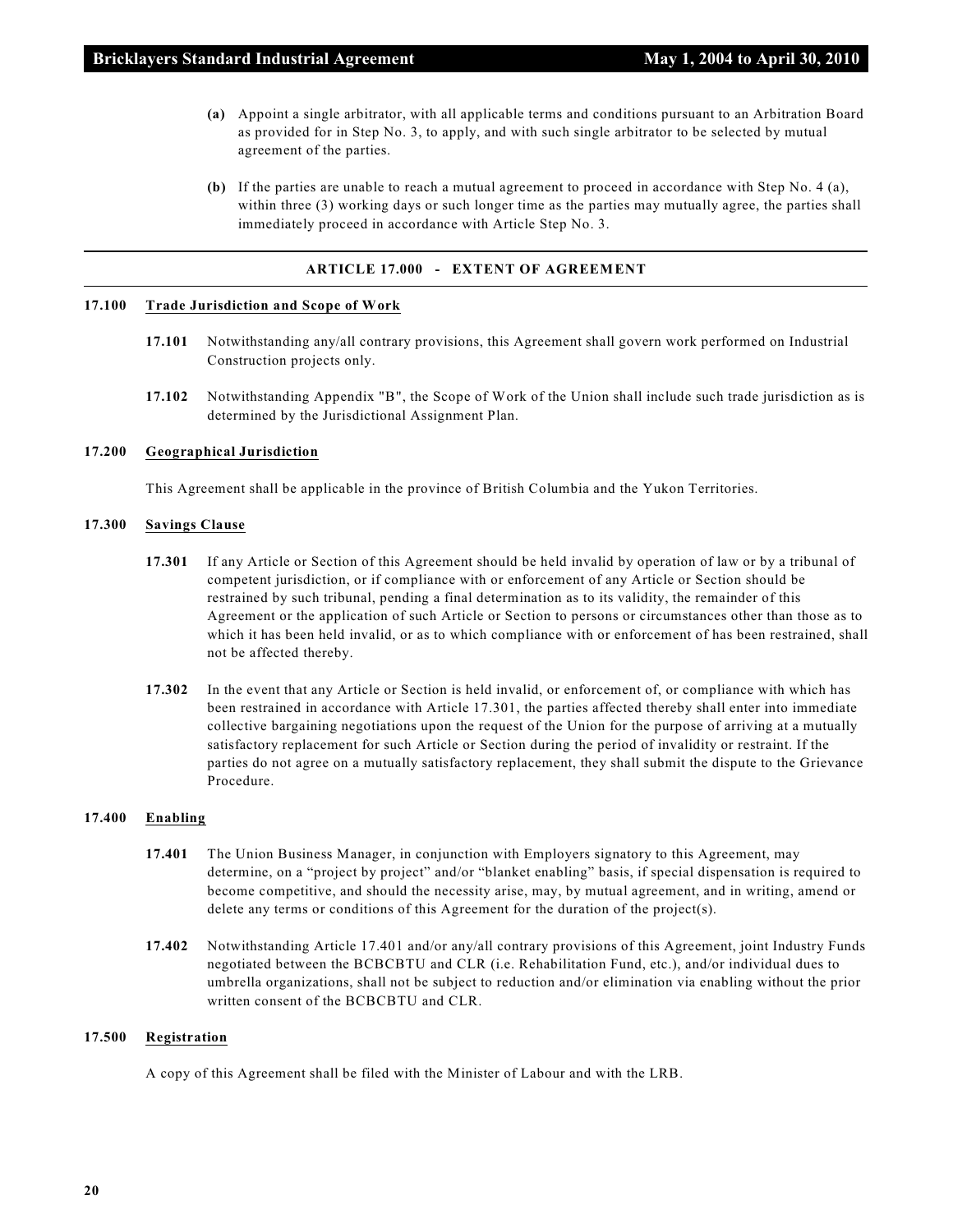#### **ARTICLE 18.000 - MANAGEMENT RIGHTS AND RESPONSIBILITIES**

#### **18.100 Management Rights**

The Employer has the right to operate and manage their business in all respects subject only to the limitations expressly stated in this Agreement. Notwithstanding the foregoing, the Employer shall abide by all pertinent federal, provincial and municipal/local government legislation, regulations, bylaws, policies, procedures, etc, including but not limited to, the Canada Revenue Agency, Employment Insurance Act, WorkSafe BC, municipal business licensing bylaws, etc.

#### **18.200 Working Principals, Partners and Shareholders**

Any/all working principal(s), partner(s) and/or shareholder(s) of an Employer must be a member in good standing of the Union. Notwithstanding the foregoing, only two (2) principals, partners and/or shareholders of an Employer may work with the tools of the trade or act as a Foreman. Any additional principals, partners and/or shareholders of such Employer who perform work in accordance with this Agreement shall be classified as an Employee.

#### **SIGNATURE OF PARTIES**

#### Signed this 14<sup>th</sup> day of April, 2009

#### **SIGNED ON BEHALF OF: CONSTRUCTION LABOUR RELATIONS ASSOCIATION OF BC**

Clyde H. Scollan

Robert Noel

Signed this  $10^{th}$  day of April, 2009.

#### **SIGNED ON BEHALF OF: INTERNATIONAL UNION OF BRICKLAYERS AND ALLIED CRAFTWORKERS LOCAL #2 BC**

Rob Tuzzi

Enzo Centis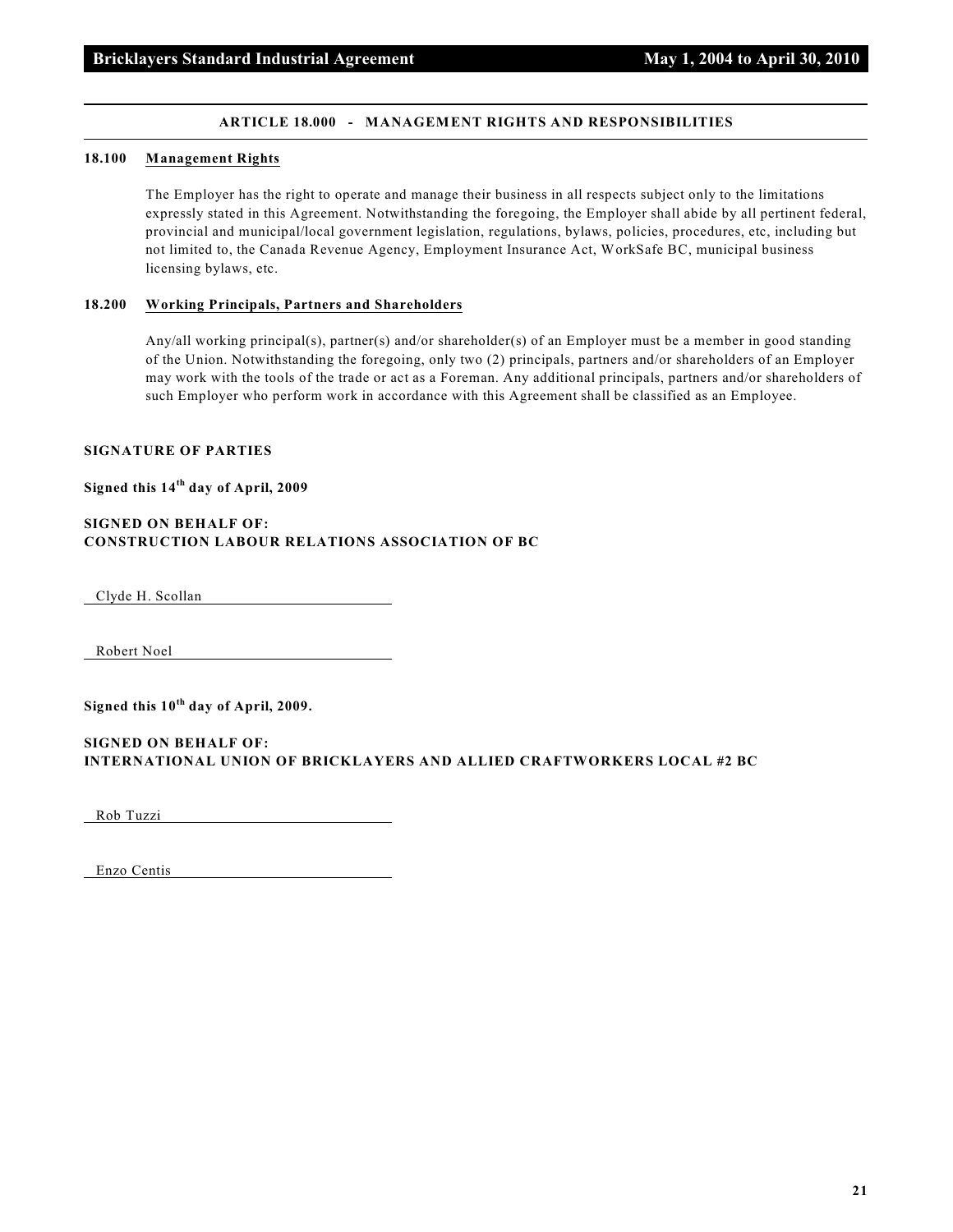#### **SCHEDULE "A" MINIMUM STRAIGHT TIME HOURLY WAGE RATES**

The following minimum straight time hourly wage rates do not include the acid proof and refractory premium of twenty-five cents (\$0.25) per hour. Refer to Article 3.203 for details regarding the application of this premium.

|                                               |                 |                       | PROJECTS LOCATED<br>WITHIN THE LOWER MAINLAND |                |                       |                 |                | PROJECTS LOCATED<br><b>OUTSIDE THE LOWER MAINLAND</b> |                |                  |
|-----------------------------------------------|-----------------|-----------------------|-----------------------------------------------|----------------|-----------------------|-----------------|----------------|-------------------------------------------------------|----------------|------------------|
|                                               |                 | <b>EFFECTIVE DATE</b> |                                               |                | <b>EFFECTIVE DATE</b> |                 |                |                                                       |                |                  |
| <b>EMPLOYEE</b><br><b>CLASSIFICATION</b>      | July 1,<br>2006 | May 1,<br>2007        | May 1,<br>2008                                | May 1,<br>2009 | April 1,<br>2010      | July 1,<br>2006 | May 1,<br>2007 | May 1,<br>2008                                        | May 1,<br>2009 | April 1,<br>2010 |
| Foreman $(115%)$                              | \$35.21         | \$36.49               | \$37.78                                       | \$39.05        | \$40.34               | \$34.06         | \$35.34        | \$36.63                                               | \$37.90        | \$39.19          |
| Journeyperson                                 | \$30.62         | \$31.73               | \$32.85                                       | \$33.96        | \$35.08               | \$29.62         | \$30.73        | \$31.85                                               | \$32.96        | \$34.08          |
| A8 ( $8^{\text{th}}$ Term) Apprentice (95%)   | \$29.09         | \$30.14               | \$31.21                                       | \$32.26        | \$33.33               | \$28.14         | \$29.19        | \$30.26                                               | \$31.31        | \$32.38          |
| A7 ( $7^{\text{th}}$ Term) Apprentice (90%)   | \$27.56         | \$28.56               | \$29.57                                       | \$30.56        | \$31.57               | \$26.66         | \$27.66        | \$28.67                                               | \$29.66        | \$30.67          |
| A6 ( $6^{\text{th}}$ Term) Apprentice (85%)   | \$26.03         | \$26.97               | \$27.92                                       | \$28.87        | \$29.82               | \$25.18         | \$26.12        | \$27.07                                               | \$28.02        | \$28.97          |
| A5 ( $5^{\text{th}}$ Term) Apprentice (80%)   | \$24.50         | \$25.38               | \$26.28                                       | \$27.17        | \$28.06               | \$23.70         | \$24.58        | \$25.48                                               | \$26.37        | \$27.26          |
| A4 ( $4^{\text{th}}$ Term) Apprentice (75%)   | \$22.97         | \$23.80               | \$24.64                                       | \$25.47        | \$26.31               | \$22.22         | \$23.05        | \$23.89                                               | \$24.72        | \$25.56          |
| A3 ( $3rd$ Term) Apprentice (65%)             | \$19.90         | \$20.62               | \$21.35                                       | \$22.07        | \$22.80               | \$19.25         | \$19.97        | \$20.70                                               | \$21.42        | \$22.15          |
| A2 ( $2nd$ Term) Apprentice (60%)             | \$18.37         | \$19.04               | \$19.71                                       | \$20.38        | \$21.05               | \$17.77         | \$18.44        | \$19.11                                               | \$19.78        | \$20.45          |
| A1 $(1^{\text{st}}$ Term) Apprentice $(55\%)$ | \$16.84         | \$17.45               | \$18.07                                       | \$18.68        | \$19.29               | \$16.29         | \$16.90        | \$17.52                                               | \$18.13        | \$18.74          |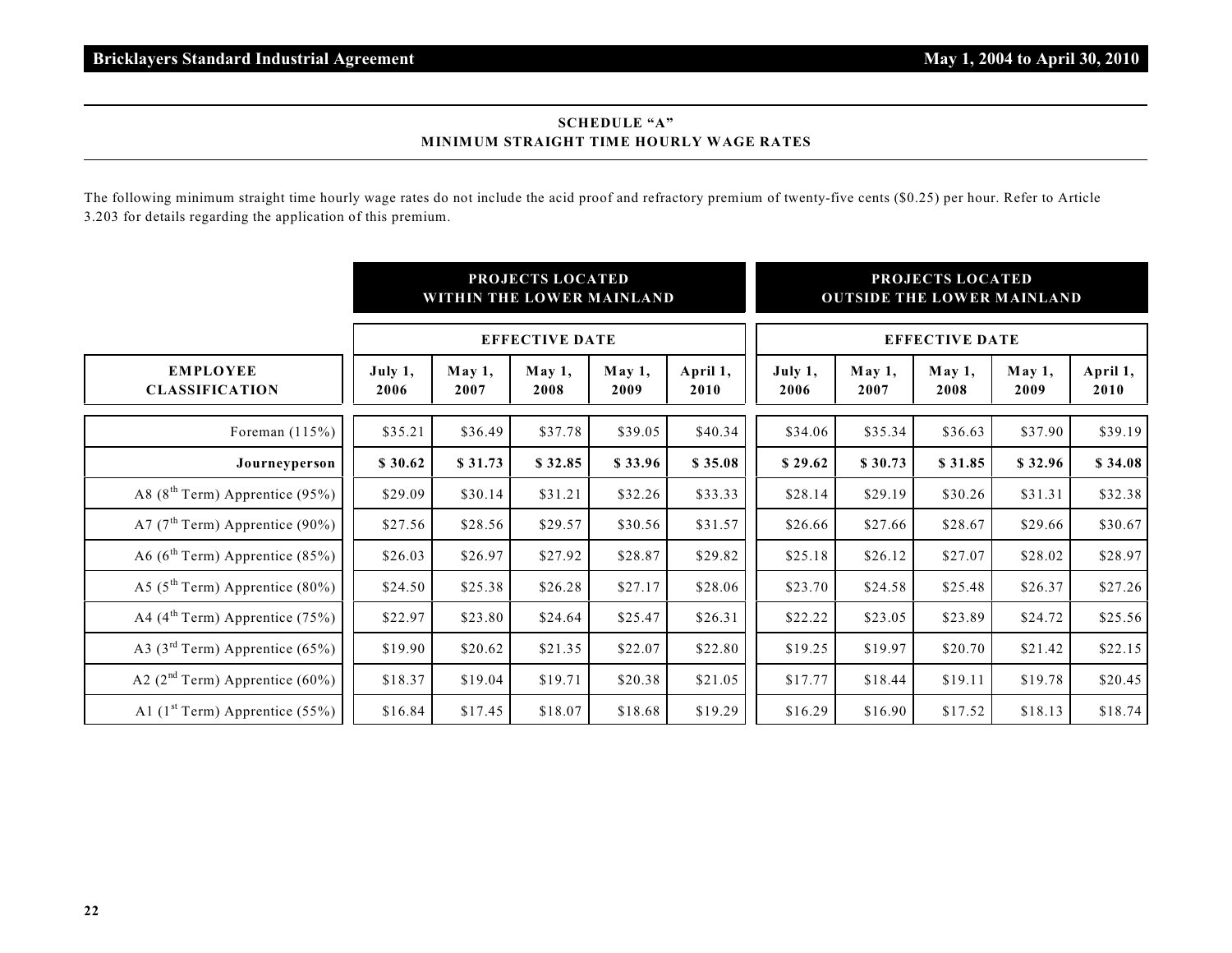#### **SCHEDULE "B" EMPLOYER CONTRIBUTIONS AND EMPLOYEE DEDUCTIONS**

Refer to the Bricklayers Standard ICI Agreement (May 1, 2000 to April 30, 2004) for the applicable Employer contributions and Employee deductions which applied on hours worked prior to July 1, 2006.

| <b>EMPLOYER CONTRIBUTIONS</b>                               | <b>JULY 1, 2006 THRU APRIL 30, 2010</b> |
|-------------------------------------------------------------|-----------------------------------------|
| * Bricklayers and Masons Welfare Plan                       | \$2.50                                  |
| Bricklayers and Masons Pension Fund<br>$\ast$               | \$2.50                                  |
| Bricklayers Joint Labour-Management. Training Fund          | \$0.50                                  |
| † MCA of BC Fund                                            | \$0.50                                  |
| Contract Administration Fund                                | \$0.13                                  |
| Rehabilitation Plan                                         | \$0.02                                  |
| Jurisdictional Assignment Plan<br>*                         | \$0.01                                  |
| <b>BCBCBTU Fund</b>                                         | \$0.01                                  |
| <b>TOTAL EMPLOYER CONTRIBUTIONS - STRAIGHT TIME HOURS</b>   | \$6.17                                  |
| <b>TOTAL EMPLOYER CONTRIBUTIONS - 11/2 x OVERTIME HOURS</b> | \$8.675                                 |
| <b>TOTAL EMPLOYER CONTRIBUTIONS - 2 x OVERTIME HOURS</b>    | \$11.18                                 |

| * EMPLOYEE DEDUCTIONS - HOURLY                           | <b>JULY 1, 2006 THRU APRIL 30, 2010</b> |
|----------------------------------------------------------|-----------------------------------------|
| * Bricklayers and Masons Pension Fund                    | \$2.25                                  |
| * BCYT Fund                                              | \$0.10                                  |
| TOTAL HOURLY EMPLOYEE DEDUCTIONS - STRAIGHT TIME HOURS   | \$2.35                                  |
| TOTAL HOURLY EMPLOYEE DEDUCTIONS - 11/2 x OVERTIME HOURS | \$3.525                                 |
| TOTAL HOURLY EMPLOYEE DEDUCTIONS - 2 x OVERTIME HOURS    | \$4.70                                  |
| <b>EMPLOYEE DEDUCTIONS - UNION DUES</b>                  | <b>JULY 1, 2006 THRU APRIL 30, 2010</b> |

| Hourly Field Dues    | 2.5% of Gross Earnings<br>(inclusive of annual vacation and statutory<br>holiday pay) |  |  |  |
|----------------------|---------------------------------------------------------------------------------------|--|--|--|
| Monthly Counter Dues | $$20.00$ per month                                                                    |  |  |  |

\* Employer Contributions and Employee Deductions marked with a \* are to be calculated on a "per hours earned" basis. Employer Contributions NOT marked with a \* are to be calculated on a "per hour worked" basis.

† A lump sum Employer contribution of \$45.00 per month shall apply in addition to the hourly Employer contribution to the MCA of BC.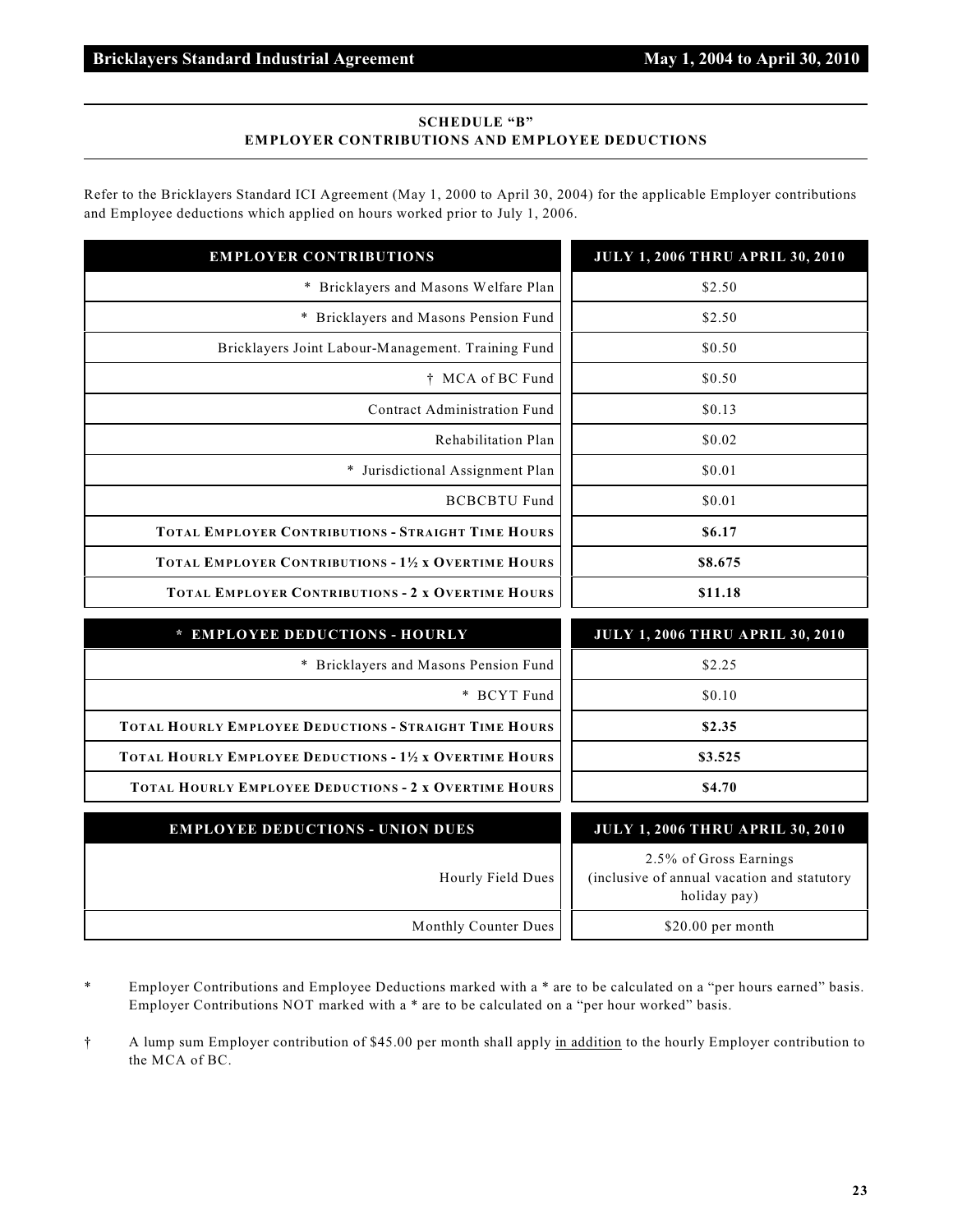#### **APPENDIX "A" - DEFINITIONS AND ABBREVIATIONS**

The following definitions and abbreviations shall be applicable to the interpretation of this Agreement.

#### **1. BCBCBTU**

Bargaining Council of British Columbia Building Trade Unions

#### **2. BCYT**

British Columbia and Yukon Territory Building and Construction Trades Council

#### **3. BJLMTF**

Bricklayers Joint Labour-Management Training Fund

#### **4. Bricklayer**

Any individual who is a member of the Union and/or is otherwise eligible to be employed under the terms of this Agreement.

#### **5. CLR**

Construction Labour Relations Association of British Columbia

#### **6. Day**

Unless otherwise specified, one (1) day shall be deemed to mean one (1) full calendar day, and such day shall be deemed to commence at 12:00 midnight.

#### **7. Employee**

Any individual who is a member of the Union, and/or such other person employed by the Employer under the terms of this Agreement.

#### **8. Employer**

Any individual, business, partnership, company, corporation, or other similar entity, signatory to this Agreement. Where the term Employer is used within this Agreement, and the context of such usage makes it appropriate and logical to regard this term as a reference to a person, as opposed to a legal entity, then such usage shall be considered to refer to an authorized representative of the Employer.

#### **9. Gender**

Wherever the words "man", "men", "he" or "his" are utilized in this Agreement they shall be considered to apply equally to both genders (i.e. male and female).

#### **10. Hours Earned**

- » 1 straight time hour = 1 hour earned
- $\mathcal{P}$  1 time and one-half overtime hour = 1½ hours earned
- » 1 double time overtime hour = 2 hours earned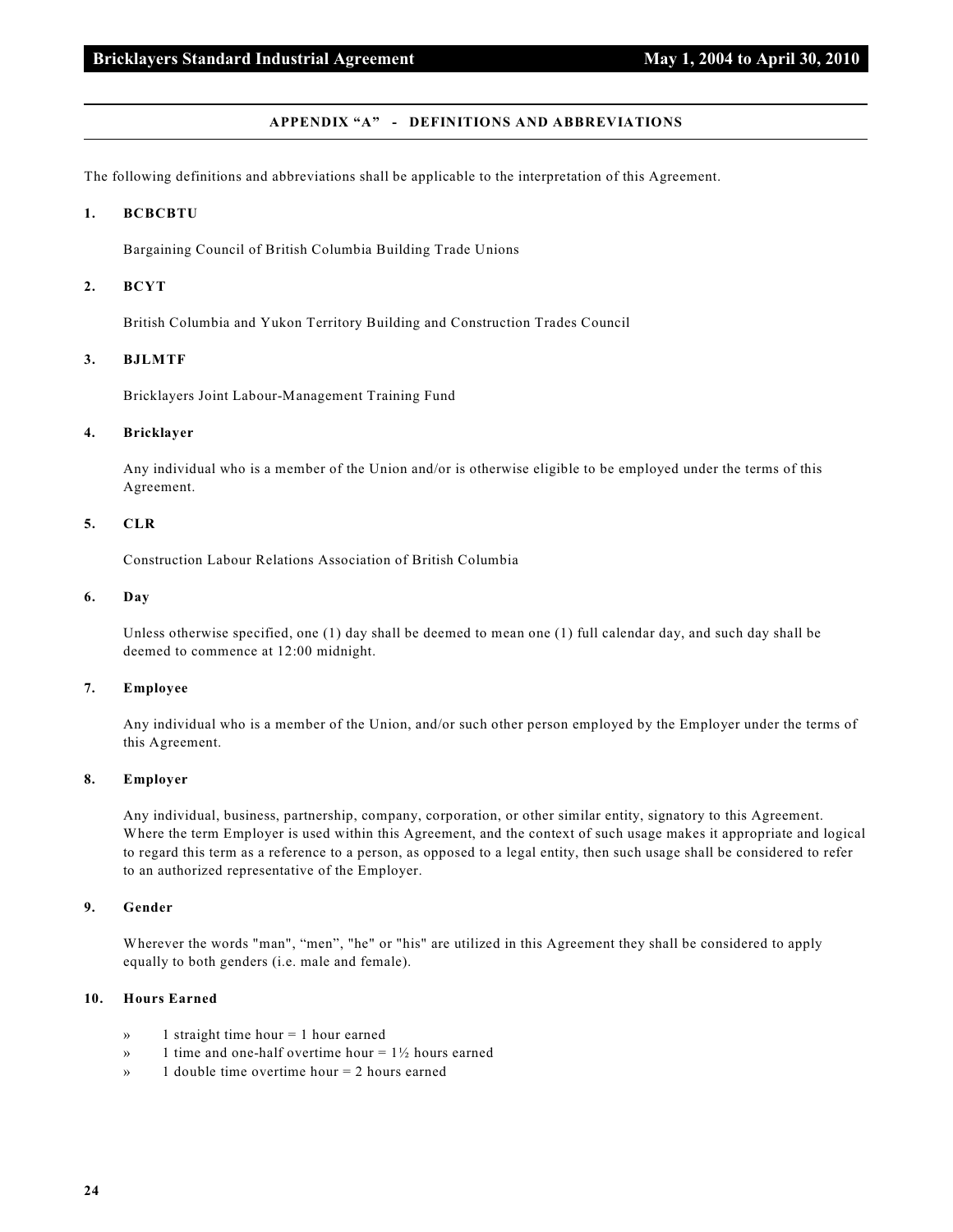#### **11. Hours Worked**

- » 1 straight time hour = 1 hour worked
- » 1 time and one-half overtime hour = 1 hour worked
- » 1 double time overtime hour = 1 hour worked

#### **12. Industrial Construction**

Shall include, as examples: (I) manufacturing, (ii) production plants such as pulp mills, (iii) chemical plants, (iv) refineries, including the transmission facilities, (v) meter pumping, (vi) compressor stations, (vii) munitions plants, (viii) mines, (ix) power generating plants, (x) bulk loading terminals, (xi) dams, and (xii) breweries, etc.

#### **13. IUBAC**

International Union of Bricklayers and Allied Craftworkers

#### **14. Local Resident**

Any Employee who is working on a project that is not defined herein as an out of town project.

#### **15. Lower Mainland**

The area of BC inclusive of: Abbotsford, Aldergrove, Anmore, Belcarra, Burnaby, Chilliwack, Coquitlam, Delta, Langley (City and Township), Maple Ridge, Mission, New Westminster, North Vancouver (City and District), Pitt Meadows, Port Coquitlam, Port Moody, Richmond, Surrey, West Vancouver and White Rock.

#### **16. LRB**

British Columbia Labour Relations Board

#### **17. MCA of BC**

Masonry Contractors Association of BC

#### **18. Out Of Town Project**

Any project to which an Employee does not travel daily from his/her residence. Notwithstanding the foregoing, any project that is located more than two (2) hours travel, each way, from an Employee's residence, any project to which it is not practical for the Employee to travel daily from his/her residence, and any project to which it is not cost effective for the Employer if the Employee travels daily from his/her residence, shall be defined as an out of town project.

#### **19. Union**

IUBAC Local #2 BC and/or any other such IUBAC Local(s) as may be established whose membership performs work as governed by the terms of this Agreement. Where the term Union is used within this Agreement, and the context of such usage makes it appropriate and logical to regard this term as a reference to a person, as opposed to a legal entity, then such usage shall be considered to refer to an authorized representative of the Union.

#### **20. WorkSafeBC**

Workers' Compensation Board of BC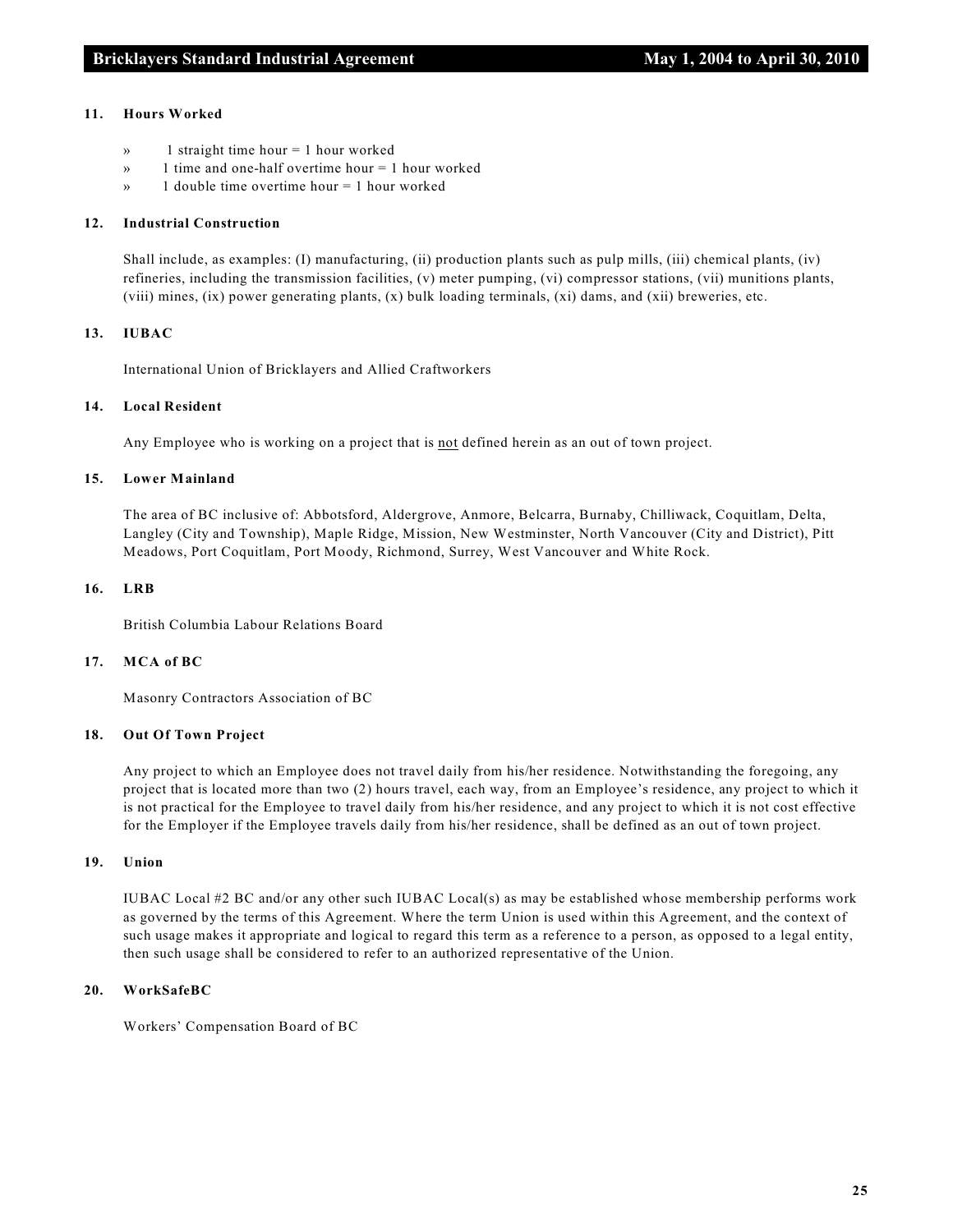#### **APPENDIX "B" - SCOPE OF WORK AND TRADE JURISDICTION**

The following scope of work represents the Union's work jurisdiction claim. Notwithstanding the foregoing, the Employer agrees to abide by the work jurisdiction as may be determined from time to time by the Umpire of the Jurisdictional Assignment Plan.

#### **1. Brick Masonry**

- **(a)** Bricklaying masonry shall consist of the laying of bricks made from any material in, under or upon any structure or form of work where bricks are used, whether in the ground, or over its surface, or beneath water; in commercial buildings, rolling mills, iron works, blast or smelter furnaces, lime or brick kilns, in mines or fortifications and in all underground work, such as sewers, telegraphs, electric and telephone conduits. All cutting of joints, pointing, cleaning and cutting of brick walls, fireproofing, block-arching, terra cotta cutting and setting, the laying and cutting of all tile plaster, mineral-wool, work blocks and glass masonry, or any substitute for above material, the laying of all pipe sewers or water mains and the filling of all joints on the same when such sewers or conduits are of any vitreous material, burnt clay or cement, or any substitute material used for the above purpose, the cutting, rubbing and grinding of all kinds of brick and the setting of all cut stone trimmings on brick buildings and the preparation and erection of plastic castables, or any refractory materials is Bricklayer's work.
- **(b)** Cleaning, grouting, pointing and other work necessary to achieve and complete the work under the foregoing category shall be the work of the Bricklayer.

#### **2. Stone Masonry**

- **(a)** Stone masonry shall consist of laying all rip rap, rubble work, with or without mortar, setting all cut stone, marble, slate or stone work (meaning as to stone, any work manufactured from such foreign or domestic products as are specified and used in the interior or on the exterior of buildings by architects and customarily called, "stone" in the trade).
- **(b)** Cutting all shoddies, broken ashlar, or random ashlar that is roughly dressed upon the beds and joints and range ashlar not over ten (10) inches in height; the dressing of all jambs, corners and ringstones that are roughly dressed upon the beds, joints or reveals and the cutting of a draft upon same for plumbing purposes only; and the cleaning, cutting of joints and pointing of stone work.
- **(c)** This is to apply to all work on buildings, sewers, bridges, railroads, bulkheads, breakwaters, jetties, playgrounds, parks, landscaping and curbing of other public works and to all kinds of stone, particularly to the product of the locality where the work is being done and the same shall be considered stone masonry.
- **(d)** Stonemasons shall have the right to use all tools which they consider necessary in the performance of their work. Cleaning, grouting, pointing and other work necessary to achieve and complete the work under the foregoing category shall be the work of the Stonemason.

#### **3. Artificial Masonry**

- **(a)** The cutting, setting and pointing of cement blocks and all artificial stone or marble, either interior or exterior when set by the usual custom of the Stonemason and Marble Setter.
- **(b)** All cement that is used for backing up external walls, the building of party walls, columns, girders, beams, floors, stairs and arches and all material substituted for the clay or natural stone products, shall be controlled by members of the Union., for which the highest rate of wages shall be demanded.
- **(c)** All artificial masonry, the cutting, setting and pointing of all concrete prefabricated slabs, regardless of dimension size, shall be the work of members of the BAC Local No. 2, BC, for which the regular wage scale in the jurisdiction where the work is performed shall be paid.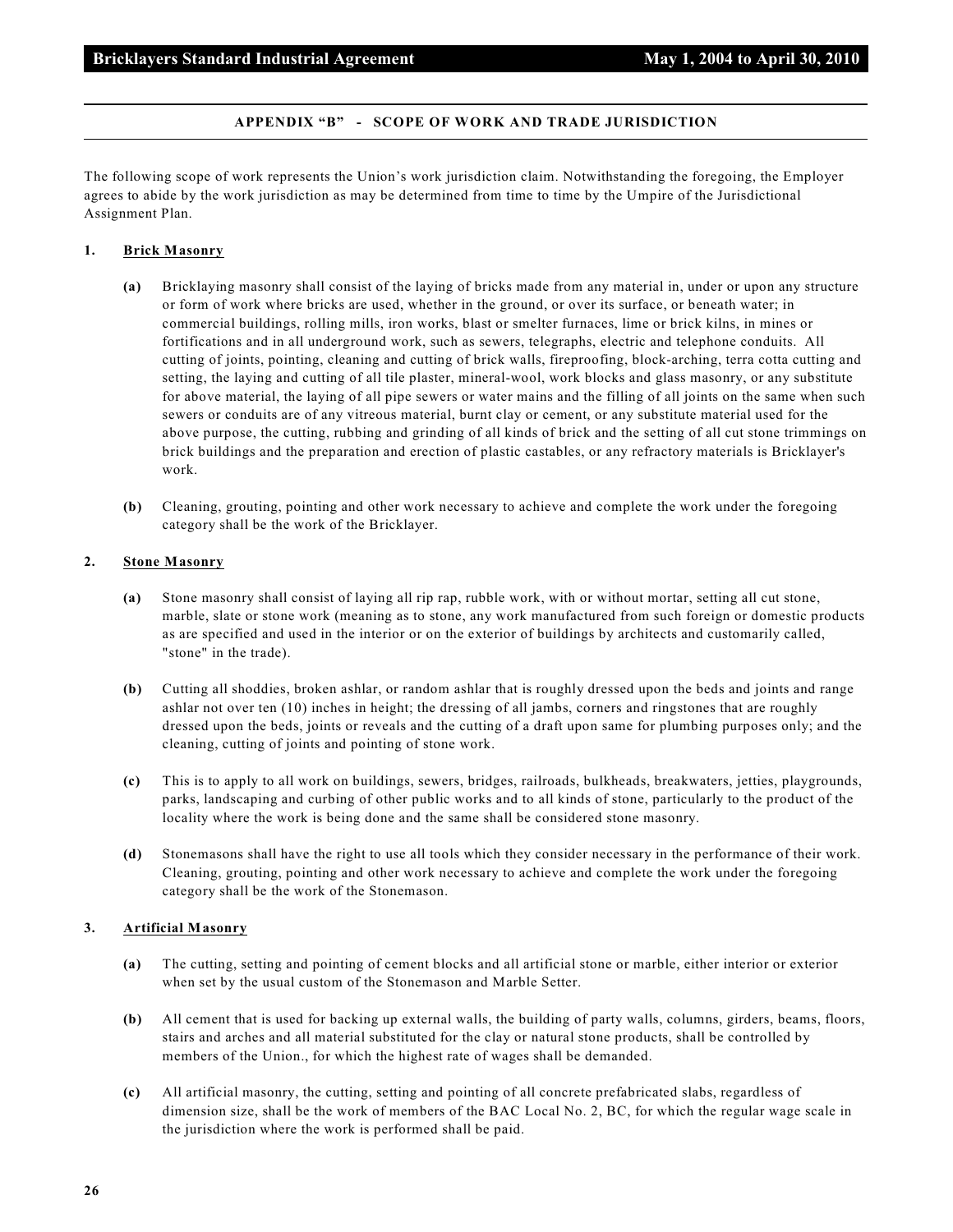#### **4. Marble Masonry**

Marble masons jurisdiction claims shall consist of the carving, cutting and setting of all marble, slate, including slate blackboards, stone, albereed, carrara, sanionyx, vitrolite and similar opaque glass, scagliola, marbleithic and all artificial, imitation or cast of whatever thickness or dimension. This shall apply to all interior work such as sanitary, decorative and other purposes inside of buildings, of every description wherever required, including all polish, honed or sand finished; also the cutting and fitting of above materials after same leave mills or shop, as well as all accessories in connection with such work and the laying of all marble tile, slate tile and terrazzo tile.

#### **5. Pointing, Caulking and Cleaning**

- **(a)** Pointing, caulking and cleaning shall consist of the pointing, caulking and cleaning of all types of masonry, caulking of all window frames encased in masonry brick, stone or cement structures, including all grinding and cutting out on such work and all sand blasting, steam cleaning and gunite work.
- **(b)** The pointing, cleaning and weatherproofing of all building, grain elevators and chimneys built of stone, brick or concrete. It shall include all grinding and cutting out, sand blasting and gunite work on same.

#### **6. Refractory**

Refractory and/or corrosion maintenance and repair work shall consist of the removal and replacement of plastic, brick, castables, acid proof materials, ceramic fibre materials, and/or any refractory and/or corrosion materials where it consists as a protective lining on the interior of any/all industrial vessels. The cutting out of, grinding or chipping and/or jack hammering of existing materials, in whole or in part, shall be the work of the Bricklayer.

#### **7. Scaffolding**

All manufactured tubular or ready-made metal scaffolding must be erected by members of the Union, unless such scaffolding has already been erected for use by other crafts.

#### **8. General**

- **(a)** Only Union members shall perform the unloading, handling, erecting, and final installation of materials coming under the work jurisdiction of the Union, regardless of the type of equipment or machinery necessary to do same. Other than the operator of the equipment, or machinery, same must be manned by a Union member(s) without bar or restriction.
- **(b)** The following duties shall be performed by a Union member, but not necessarily by a Journeyperson.
	- All washing down or cleaning of materials erected by Union members.
	- All waterproofing and sealing of masonry materials.
	- All cutting of masons' materials by hand or machine, whether on site or off site (except catalogued shapes).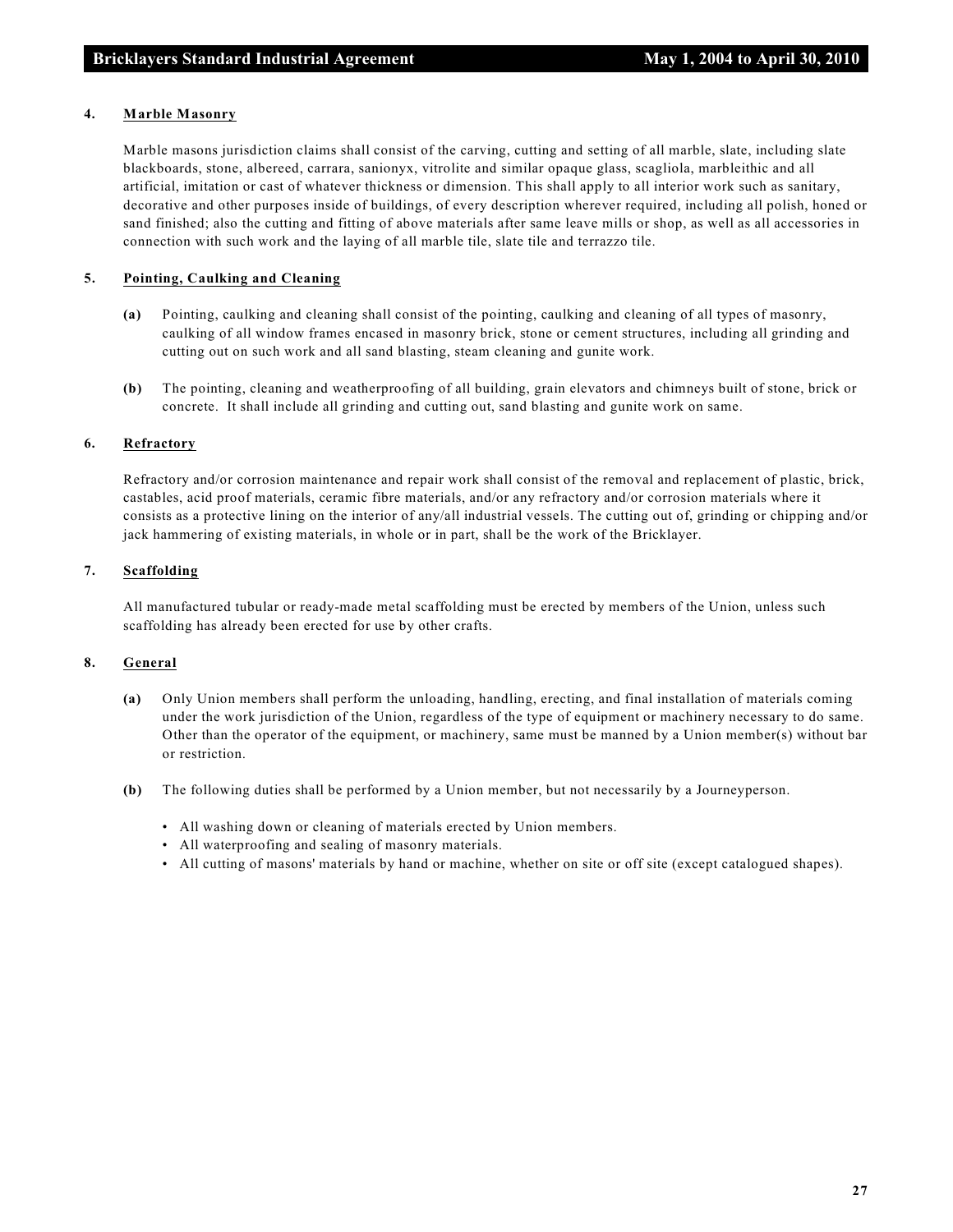#### **APPENDIX "C" - WAGE SECURITY BOND**

#### **(A) Requirement to Deposit and Maintain**

- **(1)** Any Employer who has been signatory to a collective agreement with the Union less than three (3) years shall deposit and maintain with the Union an individual Wage Security Bond for a maximum period of three (3) years, for use in the event such Employer should default on the payment of wages, and/or any Employer contributions, and/or any Employee deductions as required under the terms of this Agreement.
- **(2)** Such individual Wage Security Bond shall be:
	- **(a)** of a type suitable to the Union,
	- **(b)** for an amount acceptable to the Union, although such amount shall not exceed twenty five thousand dollars (\$25,000.00),
	- **(c)** retained by the Union for use in accordance with (A) (1), and
	- **(d)** accompanied by a letter from the Employer authorizing such use by the Union.

#### **(B) Return of Wage Security Bond**

- **(1)** An Employer's individual Wage Security Bond shall be returned to such Employer not more than three (3) years after such Employer becomes signatory to this Agreement, or such earlier date as may be approved by the Union.
- **(2)** Notwithstanding (B) (1), in the event such an Employer ceases business within three (3) years of becoming signatory to this Agreement, the Union shall return such Employer's individual Wage Security Bond immediately upon being so informed, provided the Union is satisfied that the Employer has no outstanding wages, and that all Employer contributions, and/or Employee deductions have been remitted as required.
- **(3)** Notwithstanding (B) (1) and (B) (2), an Employer's individual Wage Security Bond shall not be returned to such Employer until at least one (1) year after such Employer has become signatory to this Agreement.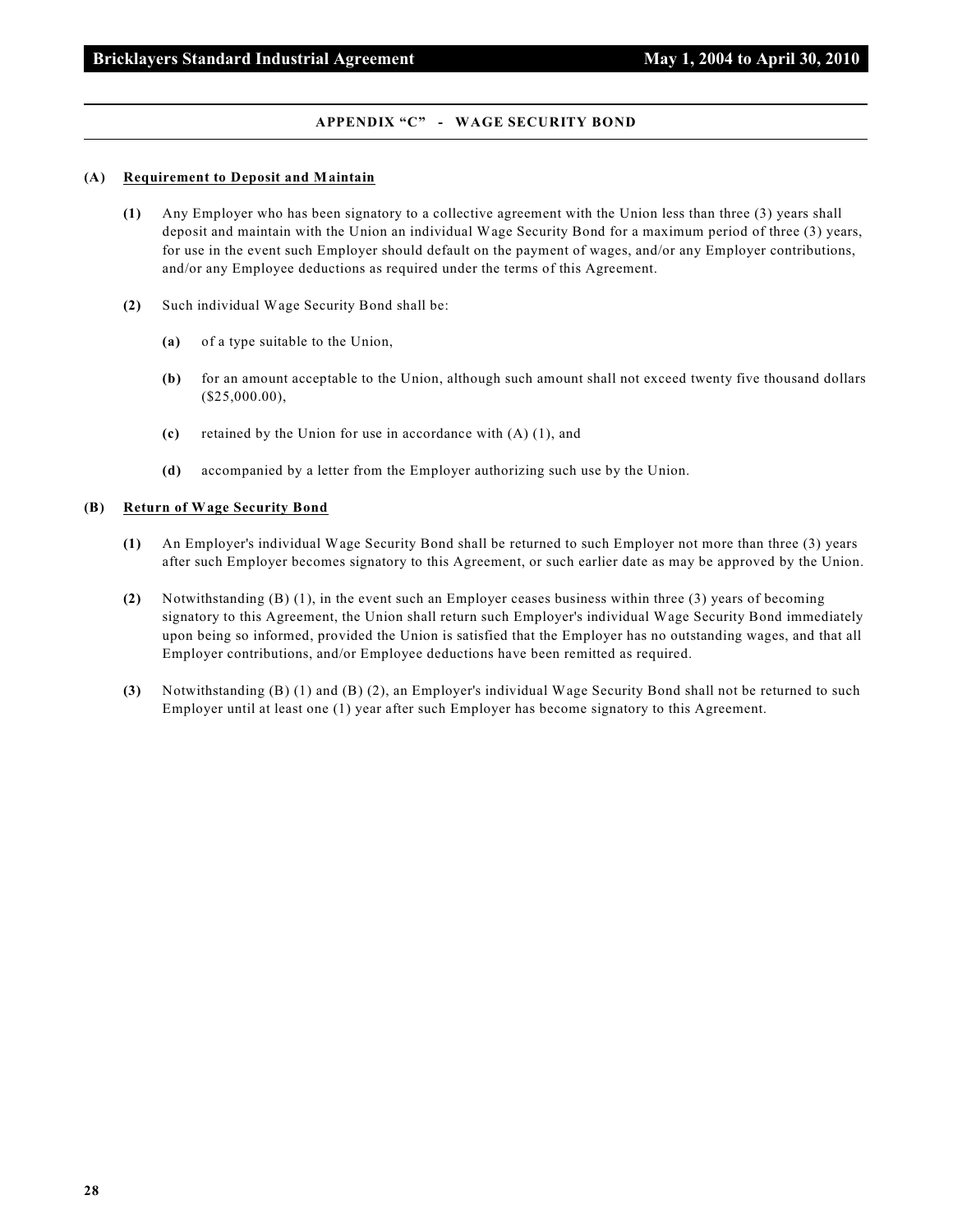#### **APPENDIX "D" - BRICKLAYERS JOINT LABOUR-MANAGEMENT TRAINING FUND (BJLMTF)**

The parties agree to establish an efficient and cost effective Bricklayers Joint Labour-Management Training Fund (BJLMTF), and further agree that such Fund shall at all times remain a jointly administered initiative of the parties.

#### **(A) Appointment of Representatives**

- **(1)** A total of four (4) representatives shall be appointed to the BJLMTF. Two (2) of these representatives shall be appointed at the sole discretion of the Union, and two (2) of these representatives shall be appointed at the sole discretion of CLR.
- **(2)** Such appointments shall be made, in writing, and shall apply for an indefinite period. Notwithstanding the foregoing, each appointing party reserves the right to alter its appointment(s) at any time, and for any reason, and shall provide written notice to the BJLMTF upon having done so.
- **(3)** CLR and its appointed representatives on the BJLMTF shall represent all Employers in all BJLMTF related matters.

#### **(B) Responsibilities of the BJLMTF**

The representatives shall administer the Employer contributions to the BJLMTF and shall manage the operations of the BJLMTF in a manner consistent with the following standards.

- **(1)** All decisions of the BJLMTF shall be made by majority decision of the representatives, and shall at all times be reflective of the joint and equal nature of the BJLMTF administrative structure.
- **(2)** The BJLMTF shall support and promote bricklayer apprenticeship training programs, bricklayer Journeyperson training and upgrading programs, and/or other appropriate bricklayer training programs which are necessary to develop and maintain a skilled pool of bricklayer craft labour.
- **(3)** The BJLMTF shall consider any/all relevant matters regarding bricklayer apprenticeship training and/or bricklayer Journeyperson training and/or upgrading which may be brought to the attention of the representatives. The BJLMTF may adopt policies, rules and/ regulations to address such matters, and any/all such policies, rules and regulations which are so adopted shall apply on all matters related thereto.

#### **(C) Meetings and Authority**

- **(1)** The BJLMTF shall meet twice annually, once in the spring and once in the fall, and such meetings shall be governed by Roberts Rules of Order. Written notice of such meetings shall be distributed to all representatives not less than fifteen (15) working days prior to the meeting date. Notwithstanding the foregoing, the parties may mutually agree on a meeting by meeting basis, in writing, to alternative rules and regulations, however any/all such alternative rules and regulations shall apply to one (1) meeting only.
- **(2)** The participation of at least two (2) appointed representatives shall be necessary to constitute a quorum at any BJLMTF meeting, and a quorum shall be necessary to conduct business at such meeting.
- **(3)** The Union representatives and the Employer representatives of the BJLMTF shall respectively retain equal decision making authority at all times and in all meetings of the BJLMTF, or any subcommittee(s) thereof. To this end, once a quorum has been established at a BJLMTF meeting, the participating Union appointed representatives shall divide two (2) votes amongst themselves and the participating CLR appointed representatives shall divide two (2) votes amongst themselves, regardless of how many Union and CLR representatives are actually participating in such meeting.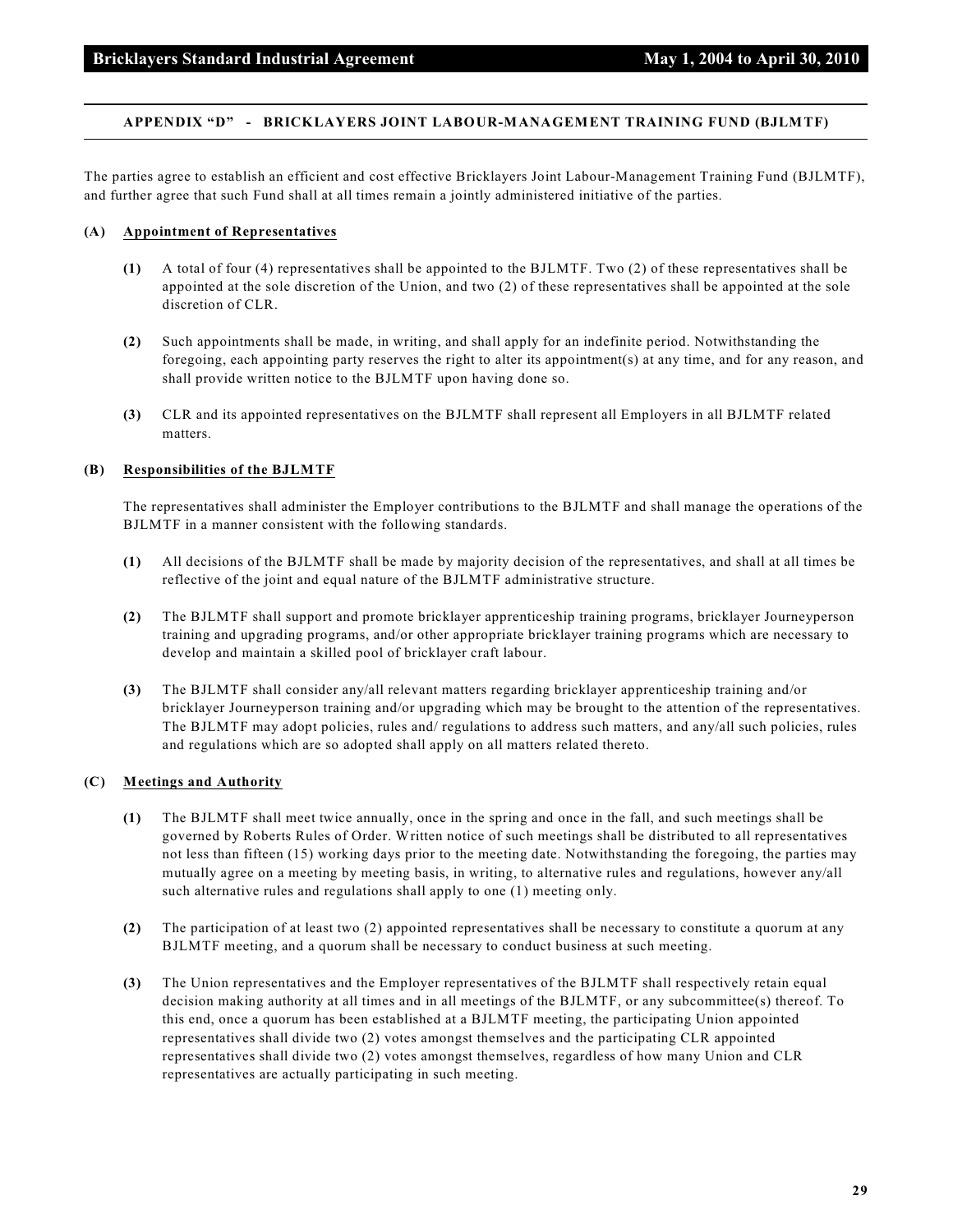#### **(D) Co-Chairs**

- **(1)** The Union representatives and the Employer representatives shall each select an individual from their respective ranks to act as Co-Chair of the BJLMTF.
- **(2)** The Co-Chairs of the BJLMTF shall be the only authorized signing authorities of the Fund. The signature of both Co-Chairs shall be required on all contracts and/or other legal documents, including but not limited to all cheques issued by the BJLMTF.
- **(3)** In odd numbered years, the Union Co-Chair shall act as Chair of the BJLMTF and the Employer Co-Chair shall act as Secretary of the BJLMTF. The reverse shall hold true in even numbered years.
- **(4)** The Co-Chairs shall jointly schedule BJLMTF meetings. The acting Chair shall chair such meetings, and the acting Secretary shall take minutes at such meetings and shall distribute such minutes to all BJLMTF representatives in a timely manner.